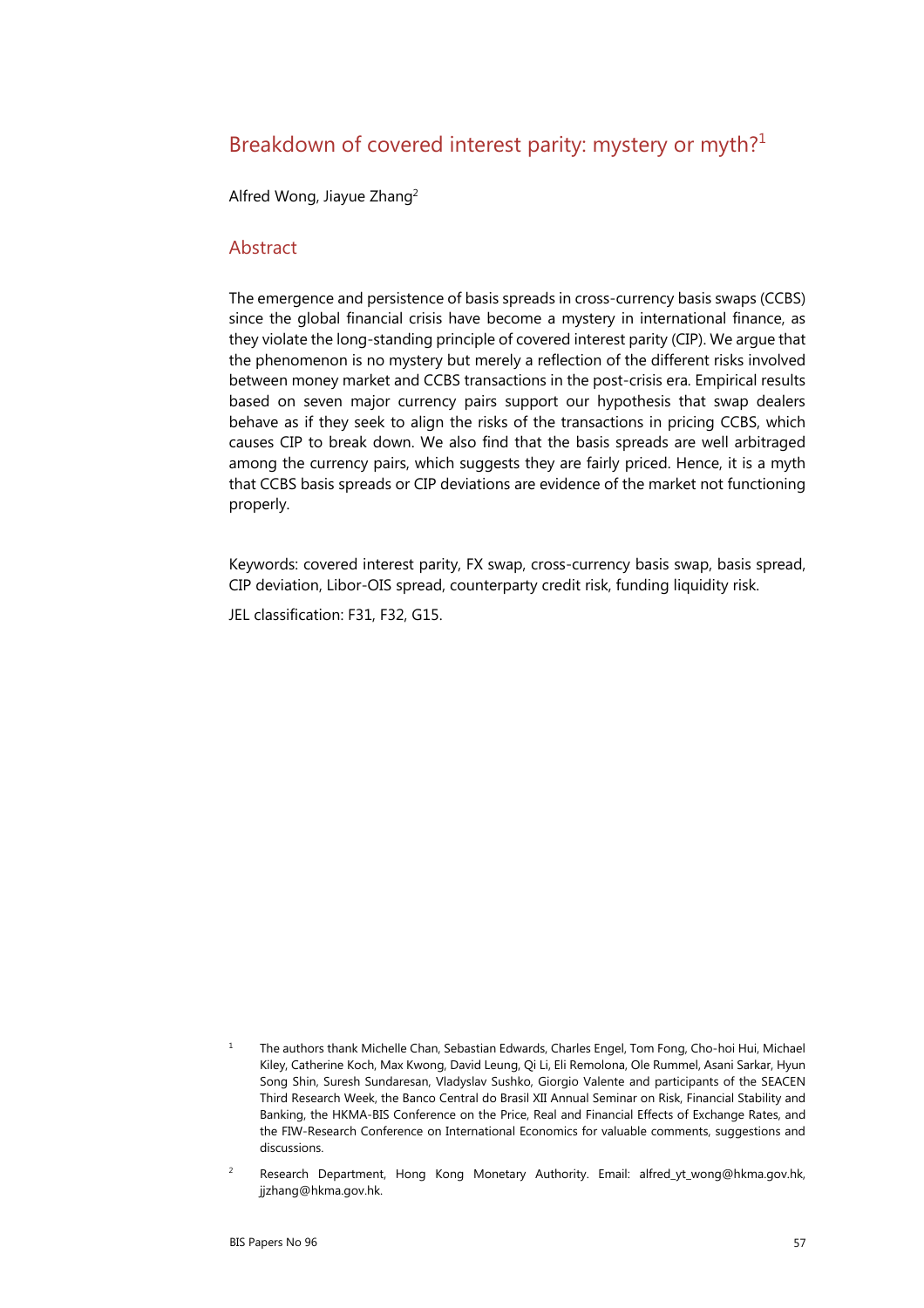## 1. Introduction

The phenomenon that a basis spread (hereafter referred to as basis for short) has emerged and continues to persist in cross-currency basis swaps (CCBS) for practically all currency pairs is fast becoming a mystery in international finance. The persistence of the basis suggests that covered interest parity (CIP), a long-standing economic principle, no longer holds, which puzzles many economists.3 However, we think this is not as perplexing as it seems.

Since the onset of the global financial crisis (GFC), there has been a major reappraisal of counterparty credit risk and funding liquidity risk in global financial markets. This is evident in the sustained spread of the London interbank offered rate (Libor) over the overnight indexed swap (OIS) rate in the interbank funding market across most major currencies (Figure 1). The presence of counterparty risk is extremely important for unsecured lending/borrowing, as the lending party can end up getting nothing back if the other party defaults on the loan. However, swaps are different. They are secured transactions; neither party to the swap takes any counterparty risk. As principals are exchanged at inception, counterparty risk is largely eliminated since the parties effectively hold each other's loan as collateral.4 To understand why basis emerges in the CCBS, or why CIP no longer holds in a market where participants are cautious about counterparty risk, it is useful to understand how swap dealers price FX swaps since a CCBS can be viewed as a series of shorter-term FX swaps.5

From the perspective of the swap dealer, quoting the price of an FX swap when approached by a client is essentially quoting the forward premium or discount.<sup>6</sup> It was a simple task before the GFC, as there was little concern for counterparty risk. All the dealer had to do was to multiply the spot exchange rate of the two currencies by their interest differential based on benchmark money market rates such as the Libors. In doing so, he is applying CIP, which basically says the ratio of the forward to spot exchange rates between the foreign and domestic currencies is equal to their interest differential. Today's money market is different as participants are acutely aware of counterparty and liquidity risks. If the dealer continues to quote the forward premium as he did in the past, then CIP would continue to hold. But this makes no sense, as CIP would then imply that the dealer ignores the fact that the FX swap effectively converts the two unsecured money market loans into secured ones.

- 3 A recent study even likens CIP to a physical law in international finance (Borio et al (2016)).
- 4 Counterparty risk refers to the risk of default on each other's loan in this paper. Both parties, however, still take the counterparty risk of the swap itself, which is negligible compared to that of the loan.
- 5 A swap dealer is a market dealer of swaps who takes positions, and hence also risks, in matching opposite sides of a swap. Textbooks often describe swaps as two parties engaging in transactions directly. However, as one can imagine, it is difficult for a company or financial institution to find another party that can offer exactly what it needs and, at the same time, needs exactly what it can offer. In reality, most of the transactions in the swap market are conducted indirectly through a dealer.
- 6 The forward premium or discount refers to the difference between the spot and forward exchange rates, depending on whether the difference is positive or negative. In the FX swap market, the forward premium or discount is most commonly quoted in terms of forward or swap points, the number of pips added to or subtracted from the spot rate. We shall hereafter call it the forward premium for brevity, bearing in mind that it can indeed be a discount if it is negative.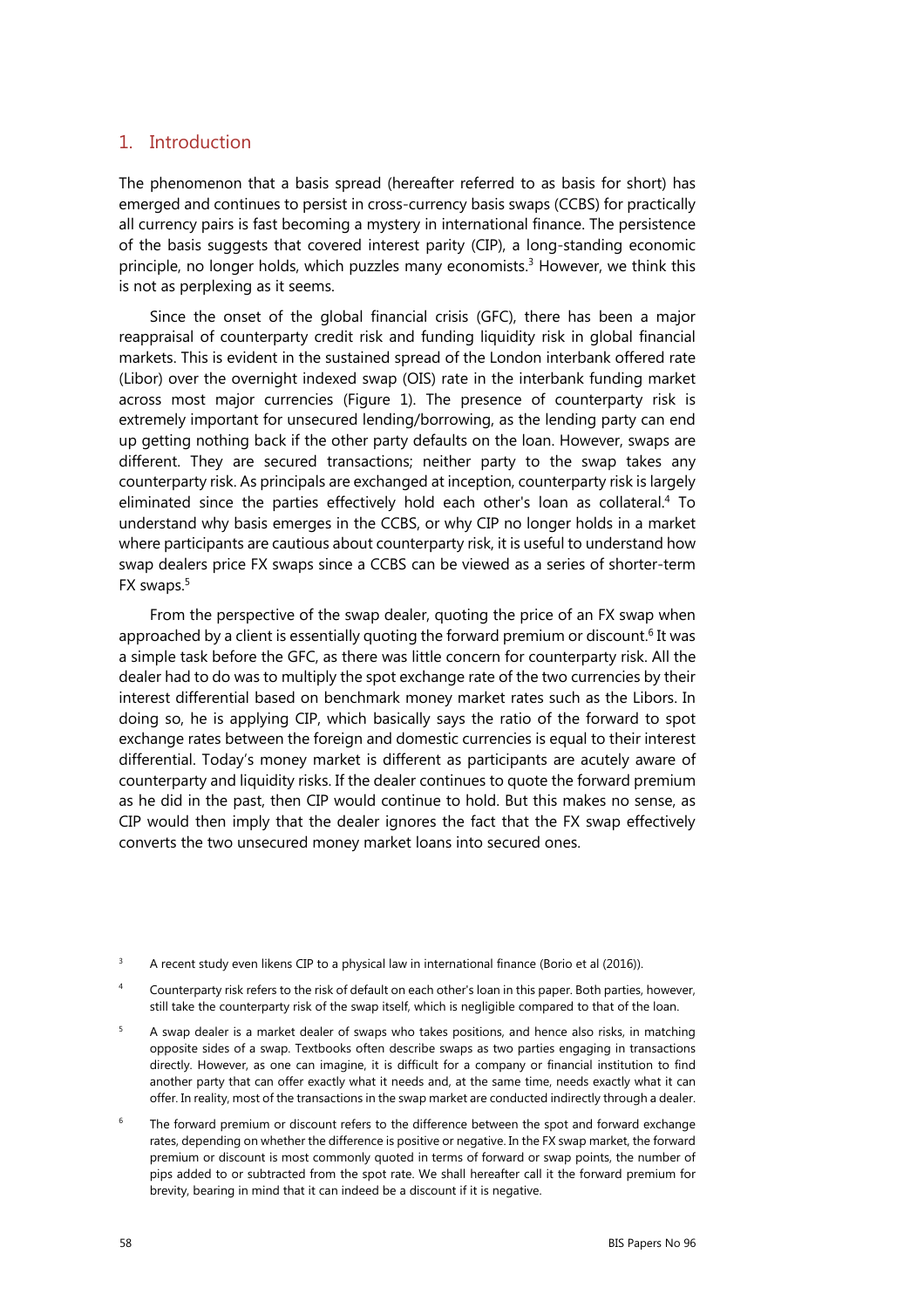12-month Libor-OIS spreads of major currencies Figure 1



Among financial institutions, there has been a huge difference between borrowing on an unsecured basis and borrowing by placing an equivalent amount of foreign cash as collateral since the GFC. Theoretically, in the latter case, the dealer would, all else equal, be willing to lend at an interest rate that is lower than the benchmark money market rate. But in an FX swap, the dealer also simultaneously borrows from his client in foreign currency. Therefore, he should equally enjoy a lower foreign interest rate than the benchmark foreign money market rate for the same reason. Therefore, in calculating the forward premium, it is only rational for the dealer to adjust the old benchmark interest differential by an amount equivalent to what he judges to be the difference between the two counterparty risk premiums. In this case, the forward premium he quotes for his client differs from what he would quote in the past (unless the two counterparty risk premiums happen to be the same). As a result, CIP does not hold. But this makes sense!

The same is also true with CCBS. As a CCBS is, in effect, a series of shorter-term FX swaps joined together, pricing a CCBS or quoting the basis of a CCBS is basically comparing the forward premium with the difference between the swap rates of the two currencies concerned.<sup>7</sup> Therefore, when CIP holds (ie, there is no CIP deviation) the basis is equal to zero. This was the situation before the GFC. If the swap dealer continues to quote a zero or practically zero basis in the CCBS market, CIP would of course continue to hold. However, the question again arises, why would the swap dealer price secured loans using interest rates taken from unsecured markets?

<sup>7</sup> The market convention is to quote the basis over the non-USD leg. For example, the five-year USD/GBP CCBS with a basis of minus (plus)  $\alpha$  basis points means the quarterly exchange of the threemonth GBP Libor minus (plus)  $\alpha$  basis points *versus* the three-month USD Libor flat for a period of five years.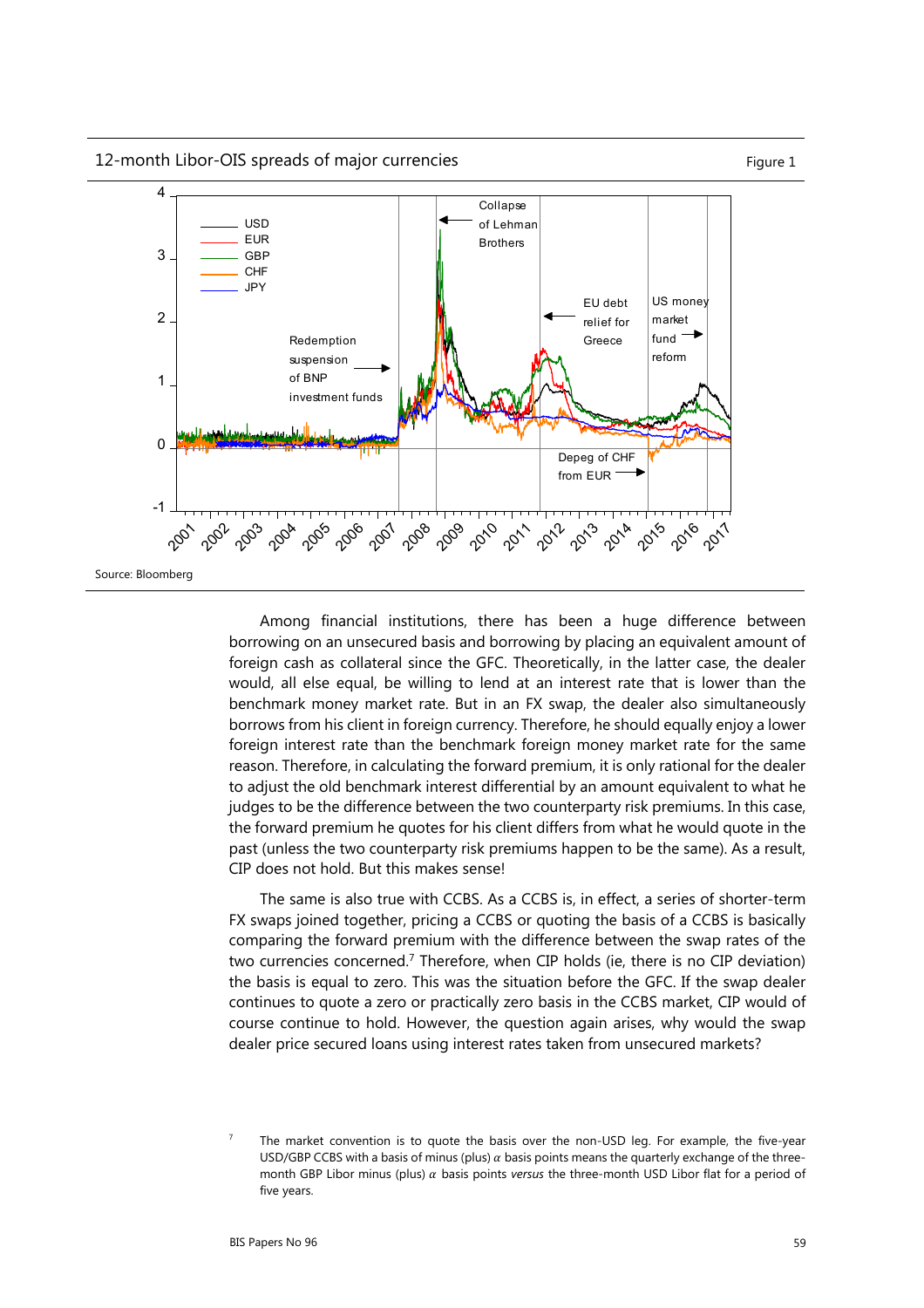Therefore, it is reasonable to postulate that, in the post-GFC trading environment, the swap dealer behaves as if he seeks to take into account the (absence of) counterparty risks involved when quoting for his client the forward premium in the case of an FX swap or the basis in the case of a CCBS (Wong et al (2016)). This is consistent with the multi-curve modelling approach to interest rate swap (IRS) pricing in finance literature. The classic single-curve model, which worked fine in the precrisis era, no longer works post crisis, as the Libor curve is no longer risk-free.<sup>8</sup> This causes basis to occur even in the single-currency swap market (Figure 2). $9$  The multicurve model tackles the issue by using risk-embedded curves (eg, Libor-based curves) to calculate the expected future cash flows and a risk-free curve to discount them (Bianchetti (2010), Mercurio (2010), Grbac et al (2015)). This pricing methodology dates back to Tuckman & Porfirio (2003) but has gained popularity in practice only after the GFC as counterparty and liquidity risks have surged in the interbank money market (Bianchetti (2010)).<sup>10</sup> However, it is imperative to note that the cross-currency swap (ie, FX swap and CCBS) market differs from the single-currency swap (ie, IRS) market in that principals are exchanged in the former but not in the latter.

The collateralised nature of the FX swap or CCBS transaction eliminates only the counterparty risks that are priced into the Libors but not the liquidity risks. The fact that both parties to the transaction swap their principals at inception means they still take a liquidity risk for the funds they lend but receive a liquidity premium for the funds they borrow. Hence, as the counterparty risk premiums in the domestic and foreign money market rates are removed, the difference between the liquidity risk premiums and the difference between the risk-free rates are left in the dealer's equation in pricing the swap. The presence of the liquidity risk premiums in the price reflects the fact that the liquidity risks of the two parties are swapped in the FX swap or CCBS transaction. This explains why there is still a basis or deviation when one replaces the Libor-differential in the CIP condition with risk-free or near risk-free interest differentials such as OIS spreads, repo spreads or government bond yield spreads(Bottazzi et al (2013), Fukuda (2016), Du et al (2017)). The reason is that these interest rates contain not only minimal counterparty risk premium but also negligible liquidity risk premium.<sup>11</sup> However, in the swap market the forward premium must

- 8 Before the GFC, IRSs were valued using the single-curve model, in which the estimation and discounting of future cash flows are based on the same interest rate curve, usually a Libor curve. The emergence of counterparty and liquidity risks since the GFC has given rise to bases as the reference interest rates, which are risk-embedded, are no longer consistent with the risk-free nature of the transaction.
- 9 Single-currency bases can be broadly classified into three types: (i) forward basis, the difference between the Libor-curve-implied forward rate and the traded forward rate agreement rate; (ii) fixfloat basis, the deviation of the Libor-curve-implied fixed rate from the swap rate; and (iii) tenor basis, which occurs between two legs of a basis swap indexed to Libors of different tenors.
- $10$  The use of the multi-curve model has essentially become the standard market practice after LCH.Clearnet, which operates SwapClear, announced on June 17, 2010 that it would replace the Libor curve with the OIS curve to discount its entire IRS portfolio after extensive consultation with market participants. See press release by LCH.Clearnet.
- $11$  Theoretically, the liquidity risk premium contained in a repo rate or bond yield depends on the market liquidity of the collateral asset or debt security concerned. The more liquid the asset or security market is, the smaller the funding liquidity risk embedded in the repo rate or bond yield. See Brunnermeier & Pedersen (2009) for a more detailed discussion about the relationship between market liquidity and funding liquidity. Needless to say, the problem will also be compounded by factors that affect the supply of, and demand for, the underlying security other than the opportunity cost of borrowing/lending, eg, the convenience yield.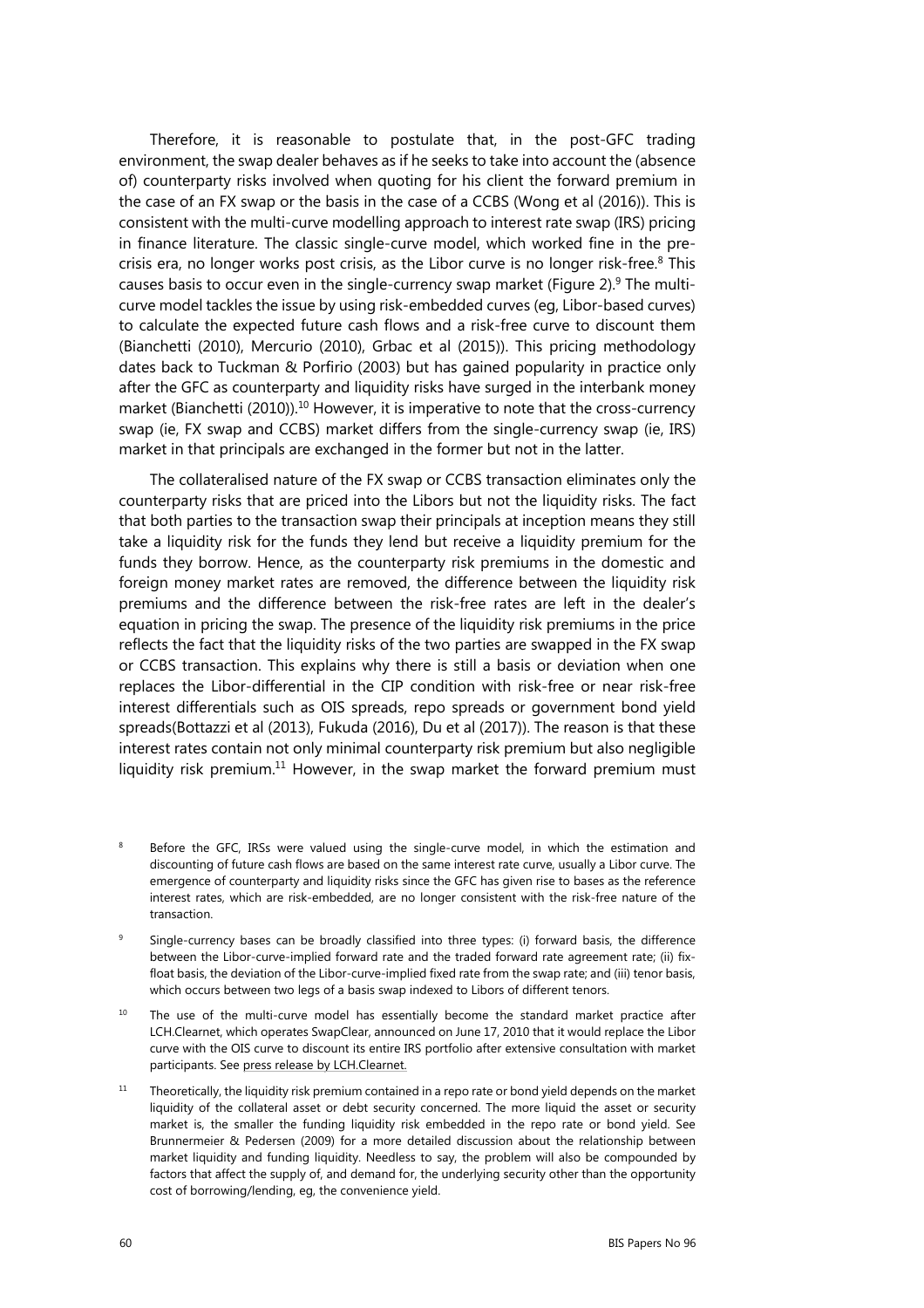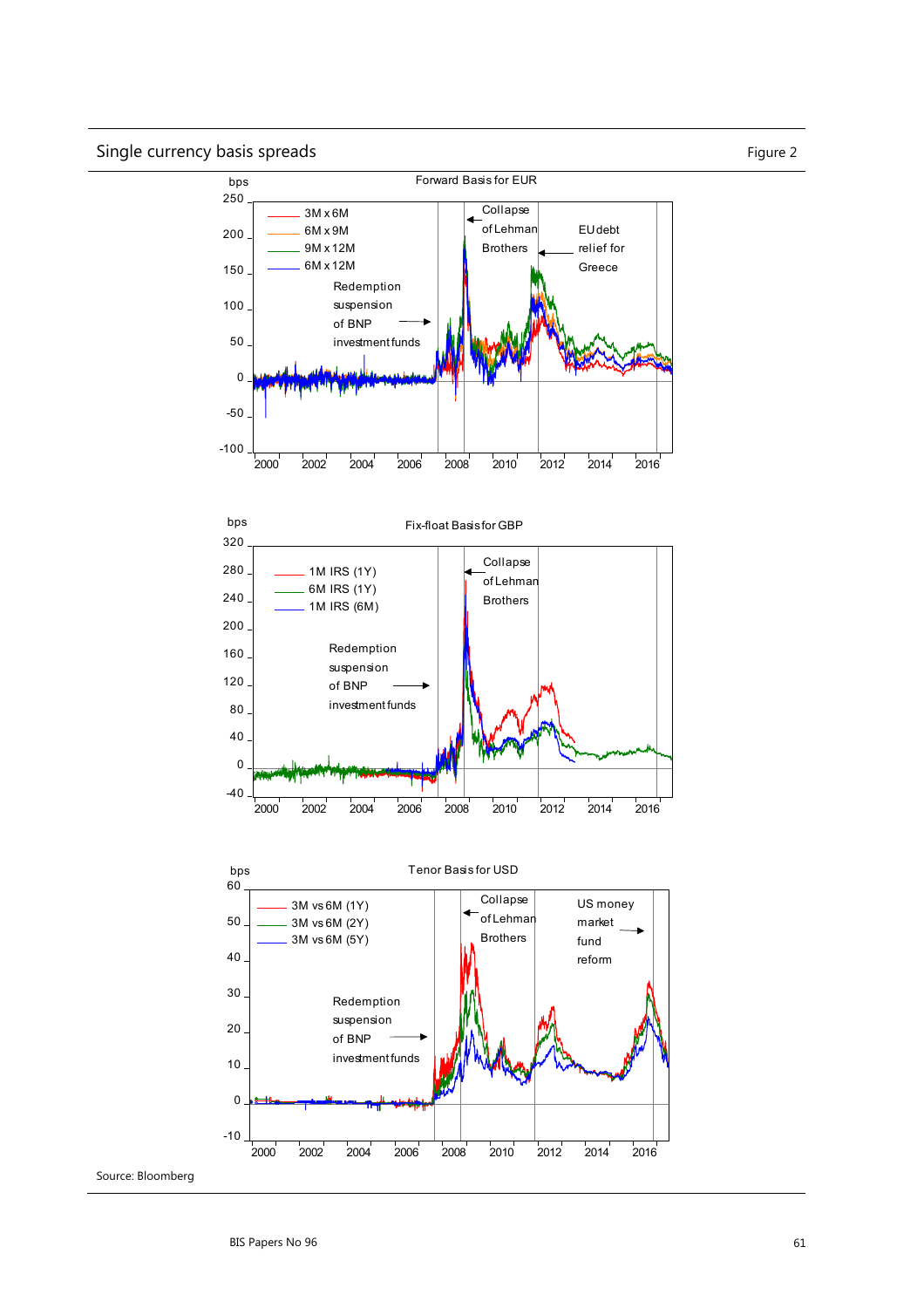reflect, in addition to the risk-free interest differential, the difference between the liquidity risks that are present in the two money markets. This is supported by the important finding by Rime et al (2017) that CIP deviations based on OIS rates tend to co-move strongly with measures of liquidity premium differentials.

Our explanation, therefore, differs distinctly from previous studies in recent CIP literature, which attribute the phenomenon to a global shortage of US dollars. Earlier ones argue that, during the GFC and in its aftermath, many foreign financial institutions needed US dollars to fund their US conduits but found themselves shut off from the Libor market because US financial institutions were concerned about their counterparty risk (Baba & Packer (2009), Coffey et al (2009), Genberg et al (2009), Fong et al (2010), Hui et al (2011)). As a result, they had to resort to the FX swap and CCBS markets to obtain dollar funding, and paid a premium for it. In these studies, the CIP deviation or CCBS basis essentially reflects this dollar premium. More recent studies relate the shortage of US dollars to regulatory reforms introduced following the GFC, growing demand for dollar hedging, capital and balance sheet constraints, and even global imbalances, which have singly or jointly resulted in limits to arbitrage as reflected by the persistence of the non-zero basis (Ivashina et al (2015), Borio et al (2016), Du et al (2017), Sushko et al (2017)). The phenomenon arguably reflects the special role of the dollar as the global funding currency (Avdjiev et al (2016), Shin (2016)).

Nonetheless, many of these explanations are not necessarily inconsistent with ours. We concur that the basis is a consequence of certain factors or considerations that did not exist before the GFC. The difference, however, is authors of previous studies believe these factors or considerations are external to the reference interest rates used in the pricing of the swap, while we argue that, if any such factors or considerations exist, they would be translated into counterparty or liquidity risk in money market transactions and hence the reference interest rates. For instance, Baba & Packer (2009) try to explain CIP deviation by credit default swap spreads, while Avdjiev et al (2016), Borio et al (2016), Du et al (2017) and Sushko et al (2017) attempt to relate the basis to dollar strength or dollar hedging demand. In our view, all these are already priced in by the Libor-OIS spreads. Indeed, the quarter-end spikes in the basis as observed by Borio et al (2016) and Du et al (2017) are totally consistent with the quarter-end jumps we find in the Libor-OIS spread (Table 1). To them, the greater importance accorded to quarter-end reporting and regulatory ratios following regulatory reforms makes it harder to take arbitrage at those times, which is reflected in the basis. For us, these pressures are detectable in the Libor-OIS spread as they translate into higher funding liquidity risk at quarter ends.

In this paper, we examine the CCBS market for seven currency pairs in the post-GFC era: four involving a dollar leg (USD/EUR, USD/GBP, USD/CHF and USD/JPY) and the other three a euro leg (EUR/GBP, EUR/CHF and EUR/JPY). We find consistent evidence across the currency pairs that the CCBS basis essentially reflects the difference in the counterparty risk premiums embedded in the domestic and foreign money markets. Our results also contribute to the heated debate in literature about the proportions of the counterparty and liquidity risk premiums embedded in the Libor-OIS spread (Michaud & Upper (2008), Sarkar (2009), Acharya & Skeie (2011), Garleanu & Pedersen (2011), Gefang et al (2011), McAndrews et al (2017)). Since the swap market, as we postulate, works as a risk filter that separates the two risk premiums, our model allows us to estimate econometrically the shares of the counterparty and liquidity risk premiums in the spread. For USD/EUR, for example, we find that, in this period, the counterparty risk premium, on average, accounts for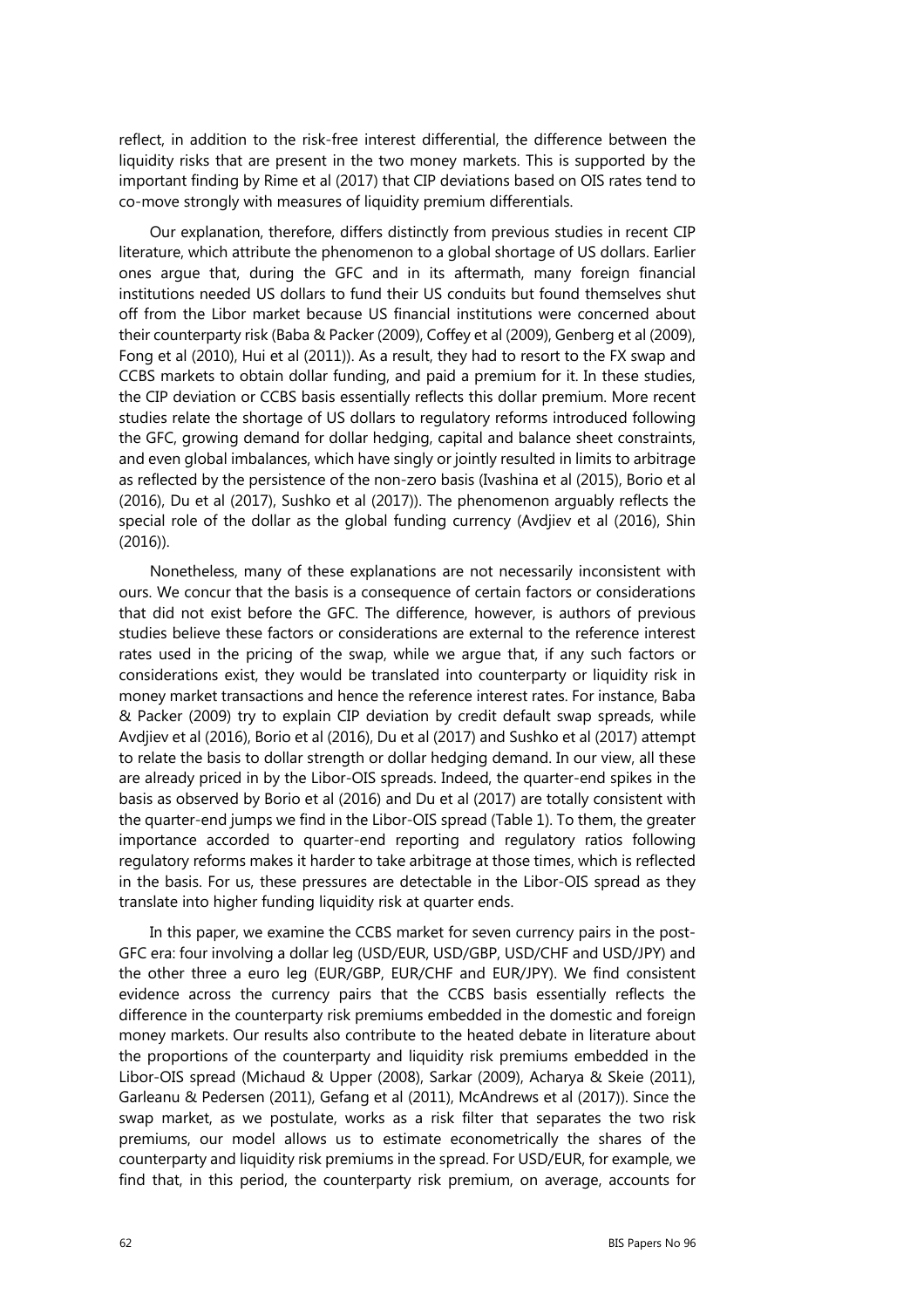about 22.3% of the total risk premium embedded in the USD Libor, and the liquidity risk premium about 76.1%. The counterparty risk premium contributes 75.8% to the total risk premium embedded in the EUR Libor and the liquidity risk premium only 23.6%. This means the swap dealer subtracts 22.3% of the USD Libor-OIS spread from the USD Libor and 75.8% of the EUR Libor-OIS spread from the EUR Libor in pricing the CCBS.

| Quarter-end spikes in the one-week Libor-OIS spreads<br>Table 1 |              |            |                               |              |             |             |  |  |  |
|-----------------------------------------------------------------|--------------|------------|-------------------------------|--------------|-------------|-------------|--|--|--|
|                                                                 | <b>USD</b>   | <b>EUR</b> | GBP                           | <b>CHF</b>   | JPY         | Panel       |  |  |  |
|                                                                 | Whole period |            |                               |              |             |             |  |  |  |
| Constant                                                        | $0.1257***$  | $0.0460*$  | $0.0917***$                   | $-0.0758***$ | $0.0366***$ | $0.0522***$ |  |  |  |
|                                                                 | (0.0184)     | (0.0250)   | (0.0146)                      | (0.0208)     | (0.0072)    | (0.0017)    |  |  |  |
| Quarter                                                         | $0.0528***$  | $0.0275**$ | $0.0182**$                    | 0.0092       | $0.0100**$  | $0.0247***$ |  |  |  |
|                                                                 | (0.0085)     | (0.0135)   | (0.0071)                      | (0.0167)     | (0.0047)    | (0.0063)    |  |  |  |
| Obs.                                                            | 2501         | 2535       | 2501                          | 1815         | 2255        | 11607       |  |  |  |
| R-squared                                                       | 0.0023       | 0.0041     | 0.0011                        | 0.0002       | 0.0010      | 0.1217      |  |  |  |
|                                                                 |              |            | Positive interest rate period |              |             |             |  |  |  |
| Constant                                                        |              | $0.0735**$ |                               | $0.0250***$  | $0.0417***$ |             |  |  |  |
|                                                                 |              | (0.0291)   |                               | (0.0060)     | (0.0105)    |             |  |  |  |
| Quarter                                                         |              | 0.0398**   |                               | $0.0230***$  | $0.0170***$ |             |  |  |  |
|                                                                 |              | (0.0201)   |                               | (0.0065)     | (0.0053)    |             |  |  |  |
| Obs.                                                            |              | 1,751      |                               | 1,244        | 1,896       |             |  |  |  |
| R-squared                                                       |              | 0.0069     |                               | 0.0023       | 0.0027      |             |  |  |  |
|                                                                 |              |            | Negative interest rate period |              |             |             |  |  |  |
| Constant                                                        |              | $-0.0156$  |                               | $-0.2951***$ | 0.0092      |             |  |  |  |
|                                                                 |              | (0.0070)   |                               | (0.0055)     | (0.0609)    |             |  |  |  |
| Quarter                                                         |              | $0.0056**$ |                               | $-0.0242***$ | $-0.0259*$  |             |  |  |  |
|                                                                 |              | (0.0024)   |                               | (0.0084)     | (0.0141)    |             |  |  |  |
| Obs.                                                            |              | 784        |                               | 571          | 359         |             |  |  |  |
| R-squared                                                       |              | 0.0047     |                               | 0.0109       | 0.0322      |             |  |  |  |

1. Quarter is a dummy variable that equals one when the observation is within the last five trading days of a quarter, and equals zero otherwise.

2. Regressions for individual currencies are estimated using Newey-West standard errors with 65 lags (average number of trading days in a quarter) and pre-whitening with 22 lags (average number of trading days in a month). The panel regression includes currency fixed effects.

3. The whole sample period spans from August 9, 2007, to June 30, 2017, which is divided into positive and negative interest rate periods depending on the currency (if applicable). The negative interest rate period for EUR, CHF and JPY starts from June 14, 2014; January 15, 2015; and January 29, 2016, respectively.

> The implication of our hypothesis that CCBS are fairly priced is also evident in the behaviour of the CCBS market itself. As one can imagine, if market forces are hampered by some constraints or limits, the prices may be arbitrarily determined. However, we find that the CCBS bases relate to each other in a triangular relationship explicable by a matrix with special properties. The relationship suggests that the CCBS market is well arbitraged, although not in the sense of eliminating the basis, and that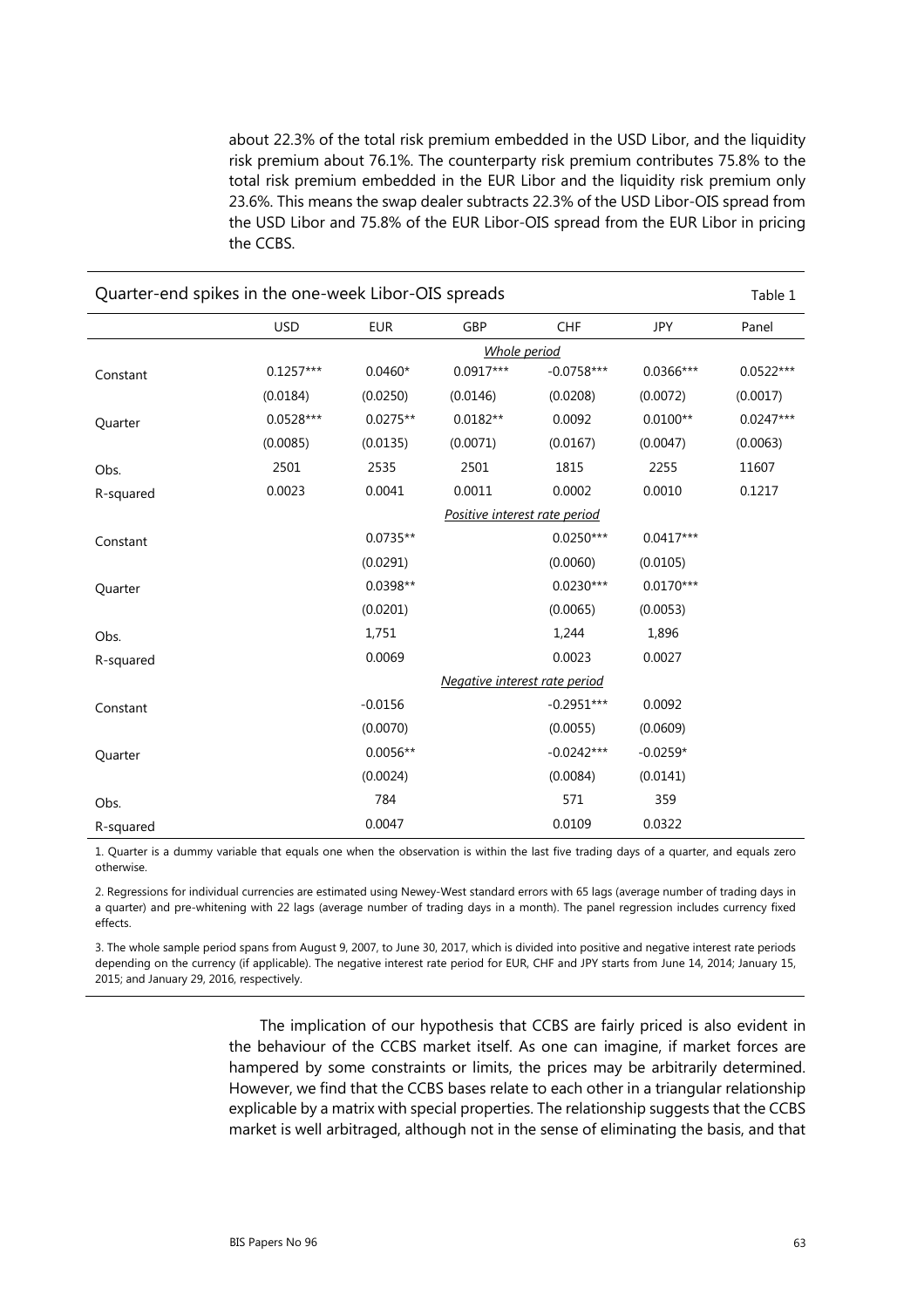the bases are not arbitrarily determined but fairly priced.<sup>12</sup> We argue that the wellarbitraged non-zero bases are driven by the difference between the counterparty risks of the two money markets concerned but acknowledge the possibility that they are determined by the limits to arbitrage caused by plausible constraints such as capital charges resulting from recent regulatory reforms. Nonetheless, the persistence of the bases (especially those between two non-USD currencies) and the considerable differences among them (even between the currency pairs with a USD leg) challenge the notion that CIP deviation or CCBS basis is essentially a dollar phenomenon.<sup>13</sup>

This paper is organised as follows. In the next section, we set out the model and discuss the data. Section 3 shows that the CCBS market is a well-arbitraged market and that our empirical results support the risk-adjusted version of CIP. Section 4 concludes.

## 2. Model and data

## 2.1 Model

We employ an approach similar to that adopted by Wong et al (2017) using forward point as the dependent variable to estimate the average share of counterparty risks and liquidity risks associated with different currencies in the Libor market. Since the dependent variable, forward premium, and independent variables, Libor and OIS of domestic and foreign currencies each have a unit root, we take the first difference of all variables to build the unrestricted model:

$$
\Delta FP_t = C_0 + C_1 \Delta r_{f_t} + C_2 \Delta q_{f_t} + C_3 \Delta r_t + C_4 \Delta q_t + \epsilon_t
$$

where the dependent variable,  $FP_t$ , is the annualised forward premium defined as the annualised log difference between the  $n$ -year forward and spot exchange rates, ie,  $(\ln F_{0,n} - \ln S)/n$ ; The independent variables,  $r_f$  and  $q_f$ , refer to the OIS rates of foreign and domestic currencies respectively;  $r$  and  $q$  refer to the IRS rates of foreign and domestic currencies respectively;  $\epsilon$  is the error term;  $\Delta$  is the first difference operator.

In the unrestricted model, the absolute values of the coefficients of the risk-free rates,  $C_1$  and  $C_2$ , represent the shares of counterparty risk premium in the total risk premium for foreign and domestic currencies respectively, and the absolute values of the coefficients of the interbank borrowing rates,  $C_3$  and  $C_4$ , represent the shares of liquidity risk in the total risk premium. According to our proposed theory of decomposing the CCBS basis, the constant  $C_0$  is expected to be zero, and the coefficients of IRS and OIS of the foreign (domestic) currency should sum to unity. Therefore, we develop our hypotheses below.

Hypothesis 1:  $C_0 = 0$ 

Hypothesis 2a:  $C_1 + C_3 = 1$ 

 $13$  The fact that bases have also emerged and persisted in the single-currency swap market for practically all currencies provides further evidence that the phenomenon is no privilege of the dollar (Figure 2). Basis is principally an outcome of swapping two interest rates whose underlying risks are not aligned with the nature of the transaction.

<sup>&</sup>lt;sup>12</sup> The triangular relationship does not imply that CIP holds, as the triangular arbitrage is different from the conventional CIP arbitrage.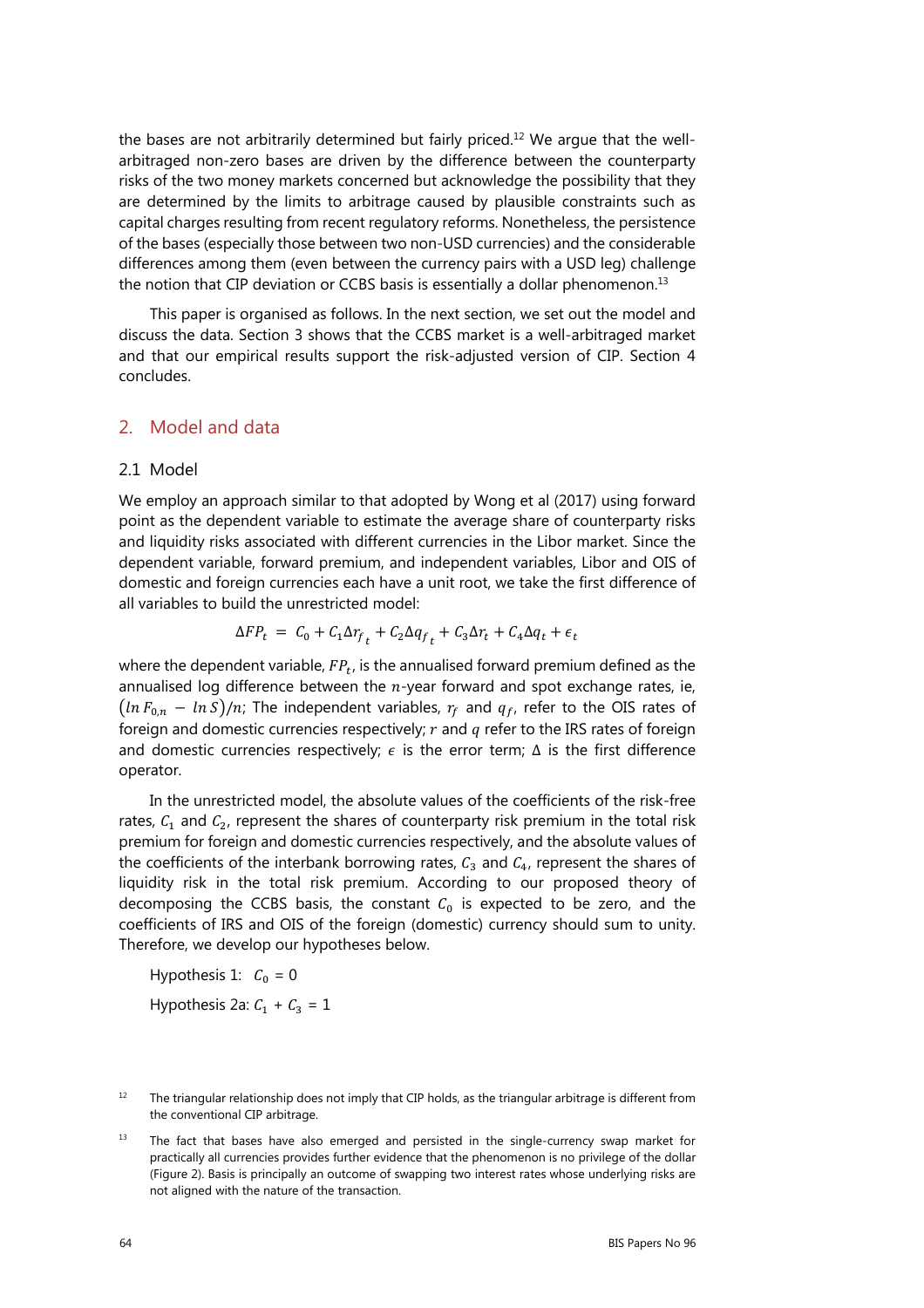Hypothesis 2b:  $C_2 + C_4 = -1$ 

Imposing the restrictions in hypotheses 2a and 2b on the unrestricted model, we derive the restricted model as below:

$$
\Delta F p_t = C_0 + C_1 \Delta r_{f_t} + C_2 \Delta q_{f_t} + (1 - C_1) \Delta r_t + (-1 - C_2) \Delta q_t + \epsilon_t
$$

where the coefficients of IRS and OIS of the same currency sum to unity.

| Descriptive statistics of key variables<br>Table 2   |            |            |                             |                                                      |            |  |  |  |  |
|------------------------------------------------------|------------|------------|-----------------------------|------------------------------------------------------|------------|--|--|--|--|
|                                                      | <b>USD</b> | <b>EUR</b> | GBP                         | CHF                                                  | <b>JPY</b> |  |  |  |  |
| 5-year forward premium (annualised, %) vis-à-vis USD |            |            |                             |                                                      |            |  |  |  |  |
| Mean                                                 |            | $-0.93$    | $-0.15$                     | $-1.77$                                              | $-2.01$    |  |  |  |  |
| Median                                               |            | $-0.75$    | $-0.04$                     | $-1.51$                                              | $-2.06$    |  |  |  |  |
| Maximum                                              |            | 0.69       | 0.62                        | $-0.57$                                              | $-1.10$    |  |  |  |  |
| Minimum                                              |            | $-2.58$    | $-1.59$                     | $-3.19$                                              | $-2.93$    |  |  |  |  |
| Std. Dev.                                            |            | 0.82       | 0.47                        | 0.66                                                 | 0.40       |  |  |  |  |
| Obs.                                                 |            | 2,029      | 2,029                       | 2,029                                                | 2,029      |  |  |  |  |
|                                                      |            |            |                             | 5-year forward premium (annualised, %) vis-à-vis EUR |            |  |  |  |  |
| Mean                                                 |            |            | 0.78                        | $-0.84$                                              | $-1.08$    |  |  |  |  |
| Median                                               |            |            | 0.65                        | $-0.80$                                              | $-0.94$    |  |  |  |  |
| Maximum                                              |            |            | 2.02                        | $-0.26$                                              | 0.01       |  |  |  |  |
| Minimum                                              |            |            | $-0.36$                     | $-1.57$                                              | $-3.11$    |  |  |  |  |
| Std. Dev.                                            |            |            | 0.51                        | 0.28                                                 | 0.69       |  |  |  |  |
| Obs.                                                 |            |            | 2,029                       | 2,029                                                | 2,029      |  |  |  |  |
|                                                      |            |            | 5-year IRS rate (%)         |                                                      |            |  |  |  |  |
| Mean                                                 | 1.60       | $1.01\,$   | 1.55                        | 0.27                                                 | 0.26       |  |  |  |  |
| Median                                               | 1.60       | 0.83       | 1.45                        | 0.25                                                 | 0.25       |  |  |  |  |
| Maximum                                              | 2.94       | 3.10       | 3.34                        | 1.73                                                 | 0.78       |  |  |  |  |
| Minimum                                              | 0.72       | $-0.34$    | 0.30                        | $-1.00$                                              | $-0.24$    |  |  |  |  |
| Std. Dev.                                            | 0.50       | 0.93       | 0.69                        | 0.72                                                 | 0.19       |  |  |  |  |
| Obs.                                                 | 2,012      | 2,029      | 1,978                       | 2,015                                                | 2,029      |  |  |  |  |
|                                                      |            |            | 5-year OIS rate (%)         |                                                      |            |  |  |  |  |
| Mean                                                 | 1.34       | 0.78       | 1.30                        | 0.14                                                 | 0.14       |  |  |  |  |
| Median                                               | 1.37       | 0.63       | 1.18                        | 0.13                                                 | 0.15       |  |  |  |  |
| Maximum                                              | 2.79       | 2.82       | 3.11                        | 1.60                                                 | 0.57       |  |  |  |  |
| Minimum                                              | 0.47       | $-0.47$    | 0.13                        | $-0.95$                                              | $-0.37$    |  |  |  |  |
| Std. Dev.                                            | 0.53       | 0.85       | 0.68                        | 0.61                                                 | 0.17       |  |  |  |  |
| Obs.                                                 | 2,029      | 2,029      | 2,029                       | 1,899                                                | 2,029      |  |  |  |  |
|                                                      |            |            | 5-year IRS-OIS spread (bps) |                                                      |            |  |  |  |  |
| Mean                                                 | 26.3       | 22.7       | 25.6                        | 5.2                                                  | 11.2       |  |  |  |  |
| Median                                               | 25.1       | 19.6       | 22.7                        | 9.2                                                  | 10.5       |  |  |  |  |
| Maximum                                              | 55.7       | 57.6       | 66.4                        | 32.3                                                 | 21.6       |  |  |  |  |
| Minimum                                              | 13.0       | 7.3        | 12.1                        | $-18.1$                                              | 2.6        |  |  |  |  |
| Std. Dev.                                            | $7.1\,$    | 9.6        | 8.4                         | 9.3                                                  | 4.0        |  |  |  |  |
| Obs.                                                 | 2,012      | 2,029      | 1,978                       | 1,887                                                | 2,029      |  |  |  |  |

1. This table reports the summary statistics for forward premiums, IRS, OIS and IRS-OIS spreads of five major currencies, namely US dollar, euro, British pound, Swiss franc and Japanese yen.

2. The forward premium is calculated as the annualised premium or discount between the spot and forward exchange rate, which is continuously compounded.

3. The sample period is from September 22, 2009, to June 30, 2017, subject to data availability.

Source: Bloomberg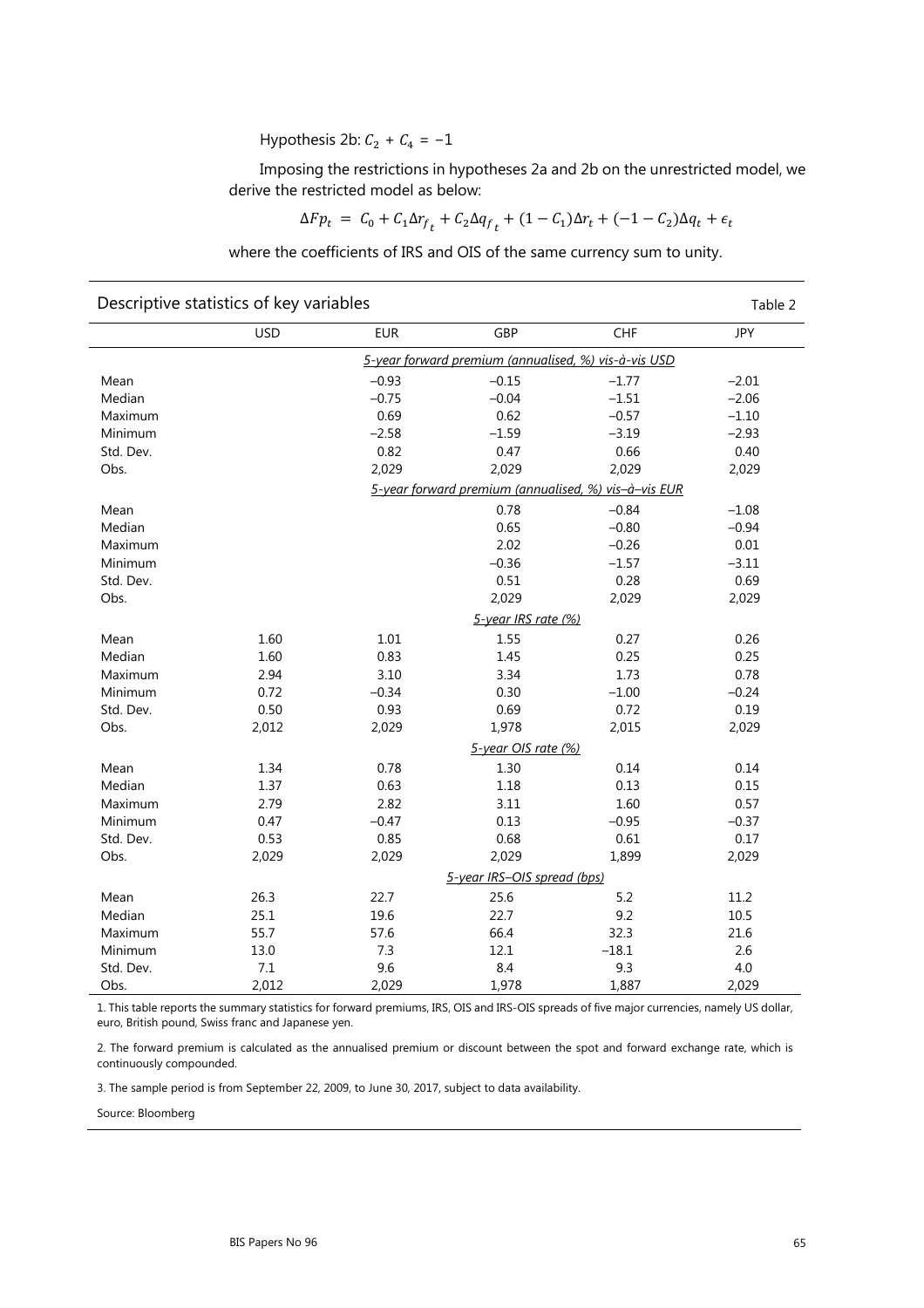## 2.2 Data

Data employed in this study are all collected from Bloomberg as at the London market close with daily frequency.14 This paper focuses on the world's most actively traded currencies, namely USD, EUR, GBP, JPY and CHF.15 Among these five currencies, there are a total of 10 possible currency pairs, but only seven of them are actively traded in the CCBS market: four involving a USD leg (namely, USD/EUR, USD/GBP, USD/CHF and USD/JPY) and three a EUR leg (namely, EUR/GBP, EUR/CHF and EUR/JPY). The remaining three pairs of currencies (namely, GBP/CHF, GBP/JPY and CHF/JPY) do not have an active market, and there are no data reported by Bloomberg. Table 2 summarises the descriptive statistics of key variables.

## *2.2.1 Choice of variables*

The spot and forward exchange rates vis-à-vis USD are collected directly from Bloomberg, whereas those vis-à-vis EUR are calculated using the respective exchange rates vis-à-vis USD to keep inconsistency to a minimum.16 The OIS rates for USD, EUR, GBP, CHF and JPY are the effective Fed funds rate, Euro overnight index average, sterling overnight index average, tom/next indexed swap and Tokyo overnight average rate, respectively. Details of each reference rate are summarised in Table 3.

| Descriptive statistics of key variables<br>Table 3 |                                                                                   |                                                                                                                                                               |                                                                                                                                           |                                                                                                                                                                   |                                                                                                                                                     |  |  |  |  |  |
|----------------------------------------------------|-----------------------------------------------------------------------------------|---------------------------------------------------------------------------------------------------------------------------------------------------------------|-------------------------------------------------------------------------------------------------------------------------------------------|-------------------------------------------------------------------------------------------------------------------------------------------------------------------|-----------------------------------------------------------------------------------------------------------------------------------------------------|--|--|--|--|--|
|                                                    | <b>USD</b>                                                                        | <b>EUR</b>                                                                                                                                                    | GBP                                                                                                                                       | <b>CHF</b>                                                                                                                                                        | <b>JPY</b>                                                                                                                                          |  |  |  |  |  |
|                                                    | <b>IRS</b> rates                                                                  |                                                                                                                                                               |                                                                                                                                           |                                                                                                                                                                   |                                                                                                                                                     |  |  |  |  |  |
| Reference rate                                     | 3M Libor                                                                          | 3M Euribor                                                                                                                                                    | 3M Libor                                                                                                                                  | 3M Libor                                                                                                                                                          | 3M Libor                                                                                                                                            |  |  |  |  |  |
| Payment<br>frequency                               | Quarterly                                                                         | Annually                                                                                                                                                      | Quarterly                                                                                                                                 | Annually                                                                                                                                                          | Semi-annually                                                                                                                                       |  |  |  |  |  |
|                                                    |                                                                                   |                                                                                                                                                               | OIS rates                                                                                                                                 |                                                                                                                                                                   |                                                                                                                                                     |  |  |  |  |  |
| Reference rate                                     | Effective Fed<br>funds rate                                                       | Euro overnight<br>index average                                                                                                                               | Sterling overnight<br>index average                                                                                                       | Tom/next indexed<br>swap in CHF fixing                                                                                                                            | Tokyo overnight<br>average rate                                                                                                                     |  |  |  |  |  |
| Description                                        | A weighted<br>average of<br>rates on<br>trades<br>arranged by<br>major<br>brokers | A weighted<br>average of<br>overnight<br>unsecured lending<br>rates in the<br>interbank market,<br>initiated within the<br>euro area by<br>contributing banks | A weighted<br>average rate of<br>unsecured<br>sterling overnight<br>cash transactions<br>brokered in<br>London by<br>WMBA member<br>firms | Based on<br>quotations from<br>approximately 30<br>reference banks for<br>its Tom/next<br>unsecured lending<br>rate to prime<br>banks, supplied to<br>Cosmorex AG | Based on<br>uncollateralised<br>overnight average<br>call rates for<br>lending among<br>financial<br>institutions,<br>published by<br>Bank of Japan |  |  |  |  |  |
| Published by                                       | Federal<br>Reserve Bank<br>New York                                               | European<br>Central<br>Bank                                                                                                                                   | Wholesale<br>Markets Brokers'<br>Association                                                                                              | Cosmorex AG                                                                                                                                                       | Bank of Japan                                                                                                                                       |  |  |  |  |  |
|                                                    | Source: Bloomberg and FTSE Russel                                                 |                                                                                                                                                               |                                                                                                                                           |                                                                                                                                                                   |                                                                                                                                                     |  |  |  |  |  |

- <sup>14</sup> Global financial markets are probably most active in London at 6pm out of the three time choices available from Bloomberg, with the other two being Tokyo, 8pm and New York, 5pm.
- <sup>15</sup> According to BIS (2014, 2016), the average daily turnover of CCBS involving these currencies accounted for 79.16% of the total in April 2016, and 78.90% in April 2013.
- <sup>16</sup> While direct quotes of cross exchange rates (ie, non-USD exchange rates) are also available from Bloomberg, data quality for USD exchange rates is much better due to larger trading volumes.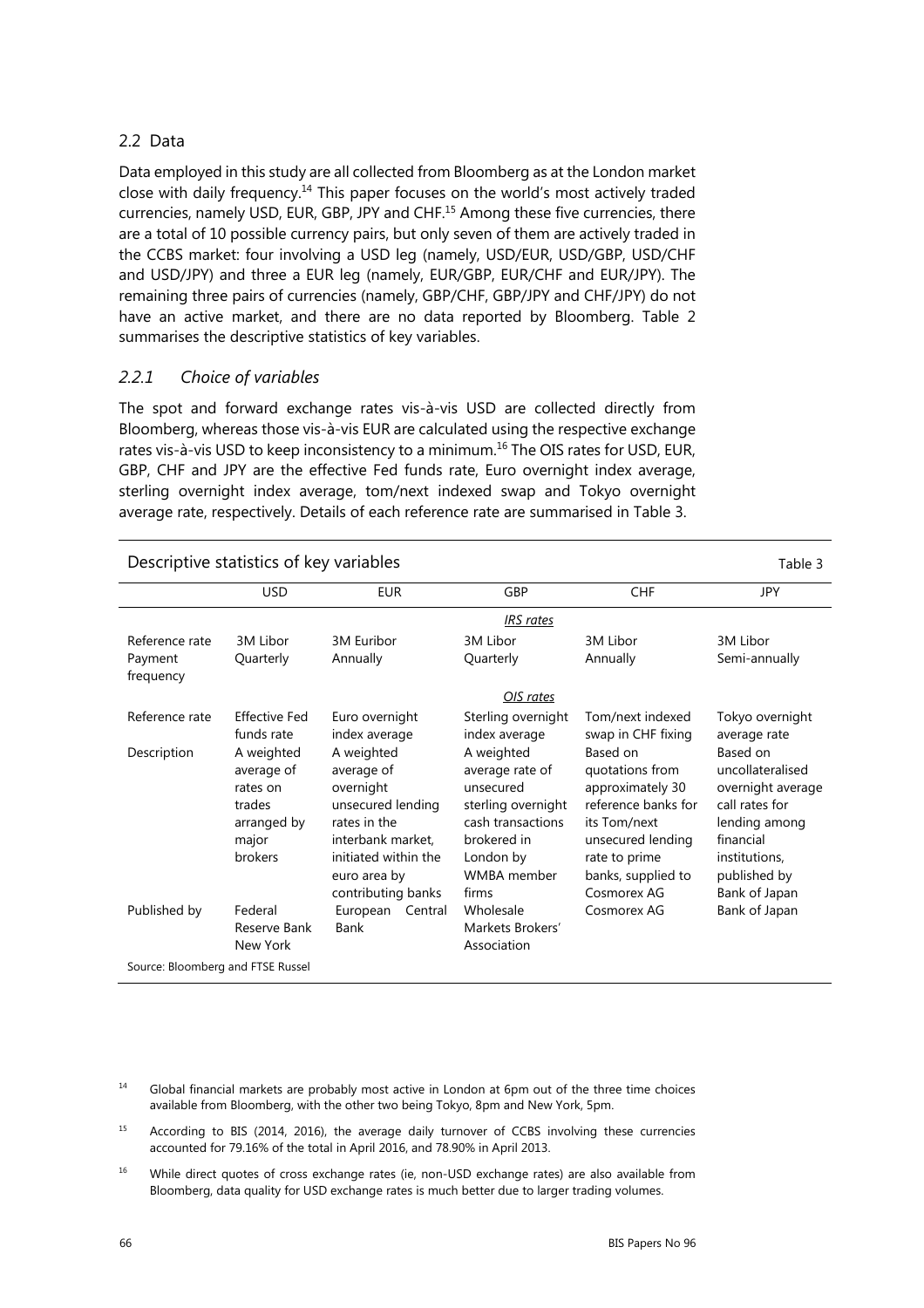

Five-year CCBS basis and CIP deviation Figure 3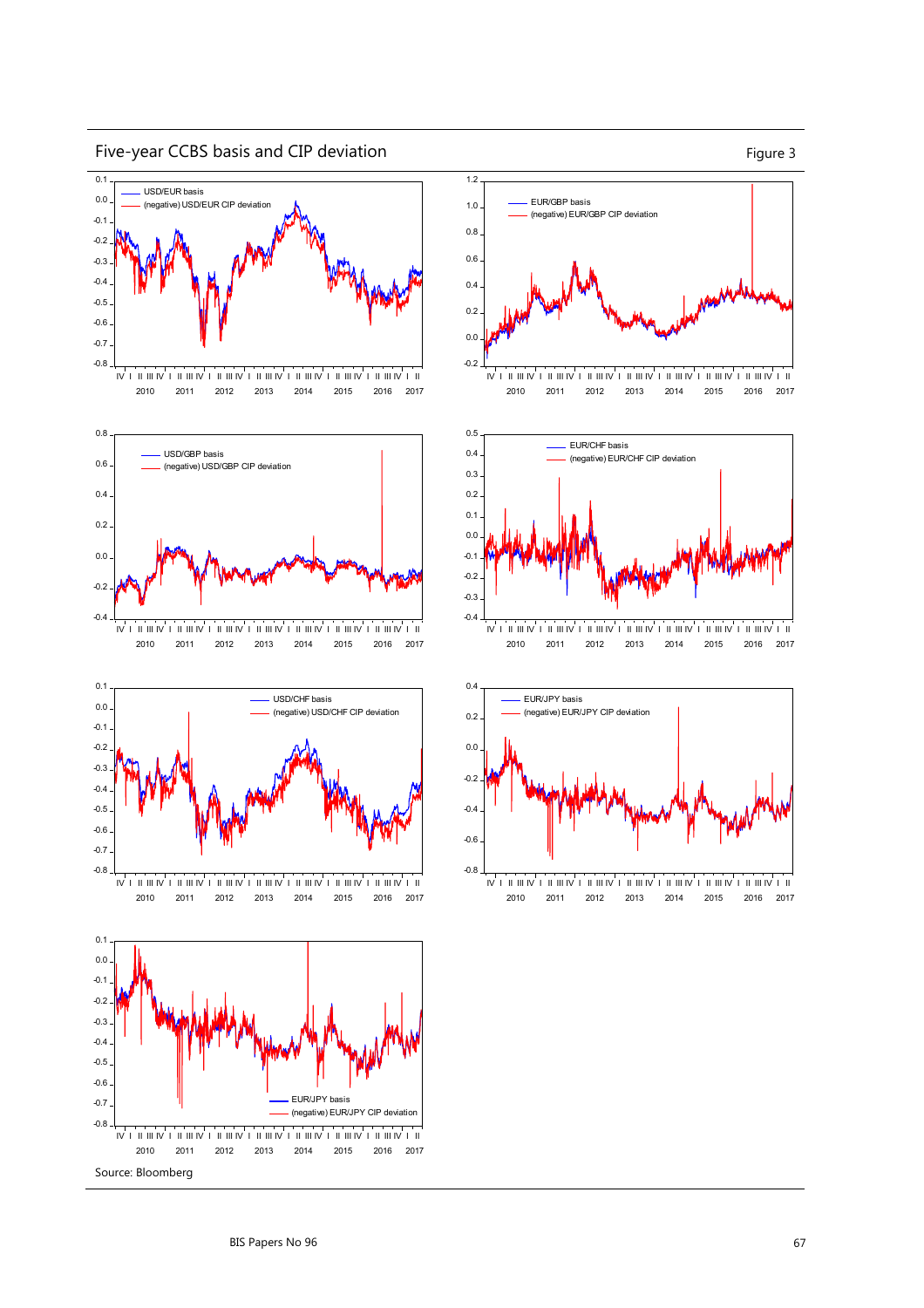For all currency pairs, the conventional CCBS contracts are based on their threemonth interbank offered rates.<sup>17</sup> Correspondingly, we use the fixed rates of IRS, which are indexed to three-month Libors and are of five-year tenor as  $r$  and  $q$ .<sup>18</sup> As can be seen in Figure 3, the CIP deviations closely track the corresponding CCBS bases for all currency pairs.

## *2.2.2 Choice of sample*

Like most previous studies, this paper focuses on the popular five-year tenor. The sample periods are defined by data availability, ranging from 1887 to 2029 observations in each regression. For USD/CHF and EUR/CHF, the sample period is from January 13, 2010 to June 30, 2017, as the CHF OIS rate is only available from January 13, 2010. For the rest of the currency pairs, the sample period covers September 22, 2009 to June 30, 2017, as the five-year USD IRS rate is only available starting from September 21, 2009. To reduce the potential bias caused by data errors, data points lying five or more standard deviations away from the mean are deleted (Charles & Darné (2005)).19

## 3. Empirical findings

## 3.1 Basis matrix

The seven currency pairs under study can be divided into two groups: the first group includes four currency pairs with a USD leg (USD/EUR, USD/GBP, USD/CHF and USD/JPY), and the other includes three with a EUR leg (EUR/GBP, EUR/CHF and EUR/JPY). Figure 4 plots the bases of the four currencies vis-à-vis USD and Figure 5 those of the three vis-à-vis EUR. As can be seen, they stayed around zero before the GFC but have since consistently deviated from it. This shows that like the CCBS bases with a USD leg, those with a EUR leg bear the same characteristic in the sense that CIP also holds for them before the GFC but not after.

The bases among all currencies can be summarised by a matrix defined as

$$
B = \left(\alpha_{i,j}\right)_{i,j=1}^n
$$

where  $\alpha_{i,j}$  is the basis to be added to the currency *i* leg of a CCBS vis-à-vis currency  $j.$  Market data suggest that the matrix satisfies the fundamental relationship:

- <sup>17</sup> A CCBS vis-à-vis USD is referenced to Libors for both legs whenever available. A CCBS vis-à-vis EUR is referenced to Euribor for the EUR leg. In this paper, we use interest rates that refer to Euribor for the EUR leg whenever applicable.
- <sup>18</sup> JPY is the only exception, as data for the three-month IRS are not available due to a lack of an active three-month market. We construct a proxy for the three-month IRS by subtracting the three-for-sixmonth basis swap spread from the six-month IRS which has a much more active market. This approximation is totally acceptable as the investor can swap his three-month JPY Libor interests into six-month ones by entering into a three-for-six-month basis swap at almost zero cost.
- <sup>19</sup> As with most financial market data, our data set consists of some extreme outliers that possibly result from a variety of problems including typos by contributing banks to Bloomberg (Chen & Liu (1993), Brownlees & Gallo (2006)). Using the five-standard-deviation cutoff, our sample still captures 99.0- 99.7% of the full sample across all data series used in the study. We have also applied cutoffs of three and four standard deviations to the data. The results, which can be available upon request, change little.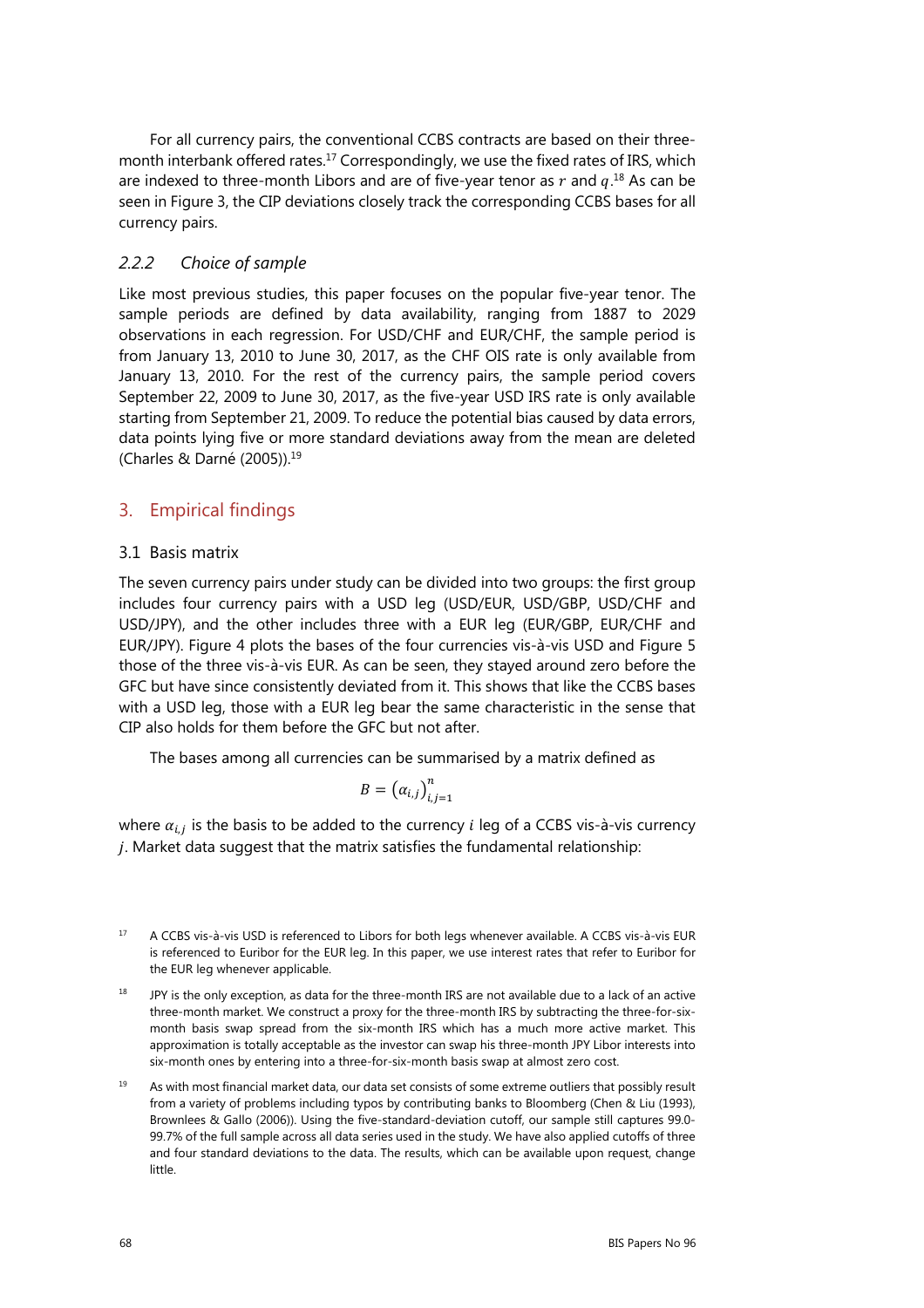$$
\alpha_{i,j} + \alpha_{j,k} + \alpha_{k,i} = 0
$$

for  $i, j, k = 1, 2, ..., n$ . This relationship suggests that for any three currencies the difference between the bases of any two of them vis-à-vis the third one is equal to the basis involving these two currencies. Figure 5 shows that the difference between the USD/EUR and USD/GBP bases, as depicted by the red dotted line, is always almost the same as the EUR/GBP basis traded in the market. The same is also true for the difference between the USD/EUR and USD/CHF bases, and the EUR/CHF basis; and the difference between the USD/EUR and USD/JPY bases, and the EUR/JPY basis. In our view, this is no coincidence. There must be players actively taking arbitrage in the market, which is reminiscent of what occurs in the FX market, where the exchange rates of any two non-USD currencies vis-à-vis USD can be used to derive the cross exchange rate between them.

To show how large (or small) the arbitrage opportunity is on a usual trading day, we calculate and compare two basis matrices using the data collected at the London market close on June 30, 2017.<sup>20</sup> Based on the properties of the basis matrix, we obtain the first matrix  $B_{USD}$  using only the CCBS bases with a dollar leg and the second one  $B_{EUR}$  using only the CCBS bases with a euro leg as follows,

|           |      |                                                                    |                                                  | $-33.1$ $-7.4$ $-35.5$ $-57.8$<br>0 25.8 $-1.9$ $-24.7$ |         |
|-----------|------|--------------------------------------------------------------------|--------------------------------------------------|---------------------------------------------------------|---------|
|           | 33.1 |                                                                    |                                                  |                                                         |         |
|           | 7.4  |                                                                    |                                                  | $0 -27.6$                                               | $-50.4$ |
|           | 35.5 |                                                                    | 27.6                                             | 0                                                       | $-22.8$ |
|           | 57.8 | $-25.8$<br>1.9<br>24.7                                             | 50.4                                             | 22.8                                                    |         |
|           |      |                                                                    |                                                  |                                                         |         |
|           |      |                                                                    |                                                  |                                                         |         |
|           | 33.1 |                                                                    |                                                  |                                                         |         |
|           | 6.9  | $-33.1$ $-6.9$ $-35.6$ $-58.5$<br>0 26.3 $-2.5$ $-25.4$<br>$-26.3$ |                                                  | $-28.8$                                                 | $-51.6$ |
| $B_{EUR}$ | 35.6 | 2.5                                                                | $\begin{array}{c} 0 \\ 28.8 \end{array}$<br>51.6 | $\boldsymbol{0}$                                        | $-22.9$ |

where currency 1, 2, 3, 4, 5 represents USD, EUR, GBP, CHF and JPY respectively. As can be seen, the two matrices derived from the first (USD leg) and the second (EUR leg) rows are almost identical, with the largest difference between the corresponding bases being 1.2 basis points for GBP/JPY. However, since there is no active market for GBP/JPY, the largest difference among the seven pairs of currencies traded in the CCBS market actually lies with EUR/JPY, 0.7 basis points.

As discussed earlier, Bloomberg has CCBS basis data only for currency pairs that are actively traded. According to BIS (2016), of the seven pairs, the four pairs with a USD leg have by far considerably larger trading volumes.<sup>21</sup> The trading of USD/EUR and USD/JPY is most intense, while that of USD/GBP and USD/CHF is thinner. The transactions for the currency pairs without a USD leg are even smaller. Hence, the currency pairs with a USD leg, especially USD/EUR and USD/JPY, probably dominate the price discovery process whereas those without a USD leg are likely to be price followers. However, the relative small size of a market or its limited price setting power does not *a priori* impede arbitrage activity. As long as there is a reasonably

 $21$  The following table summarises the average daily turnover of CCBS in April 2016 for the seven currency pairs covered in this study (BIS (2016)).

| (in millions of US dollar) | <b>EUR</b> | GBP   | <b>CHF</b> | JPY          |
|----------------------------|------------|-------|------------|--------------|
| USD                        | 17.834     | 8.157 |            | 1.326 17.247 |
| <b>EUR</b>                 |            | 1,490 | 235        | 432          |

June 30, 2017, the last day of our sample period, is arbitrarily chosen for illustrative purposes. One could pick any other day.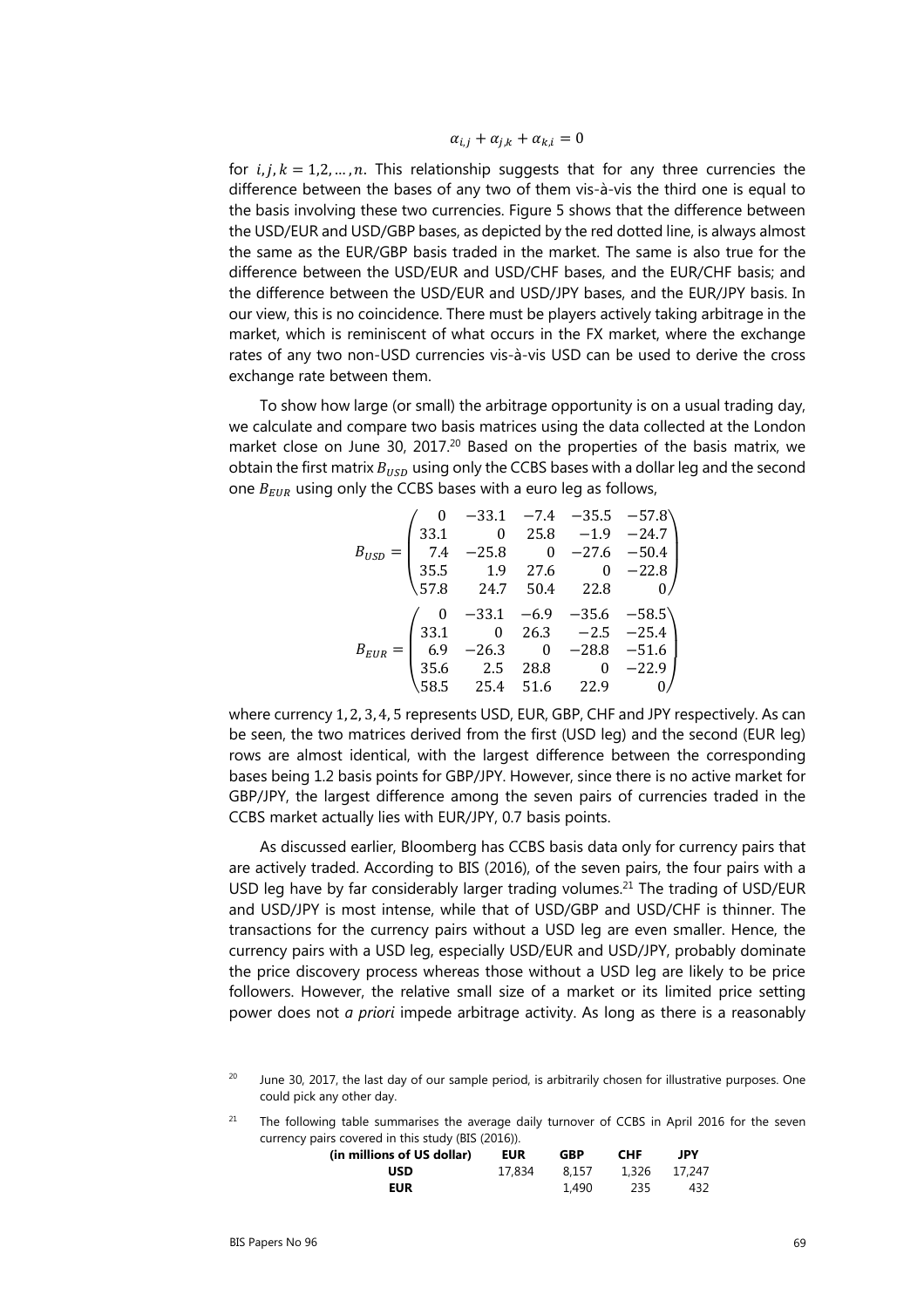active market, arbitrage can still take place when the price deviates enough from where it should be as implied by other markets. For the CCBS bases of the seven currency pairs, the largest price deviation on a normal trading day is only 0.7 basis points. In other words, the small differences between the two basis matrices suggest that the CCBS market is well arbitraged.



The vertical line represents August 9, 2007 (when BNP Paribas suspended redemption for three of its investment funds). Source: Bloomberg

# CCBS basis with a EUR leg Figure 5



The vertical line represents August 9, 2007 (when BNP Paribas suspended redemption for three of its investment funds). Source: Bloomberg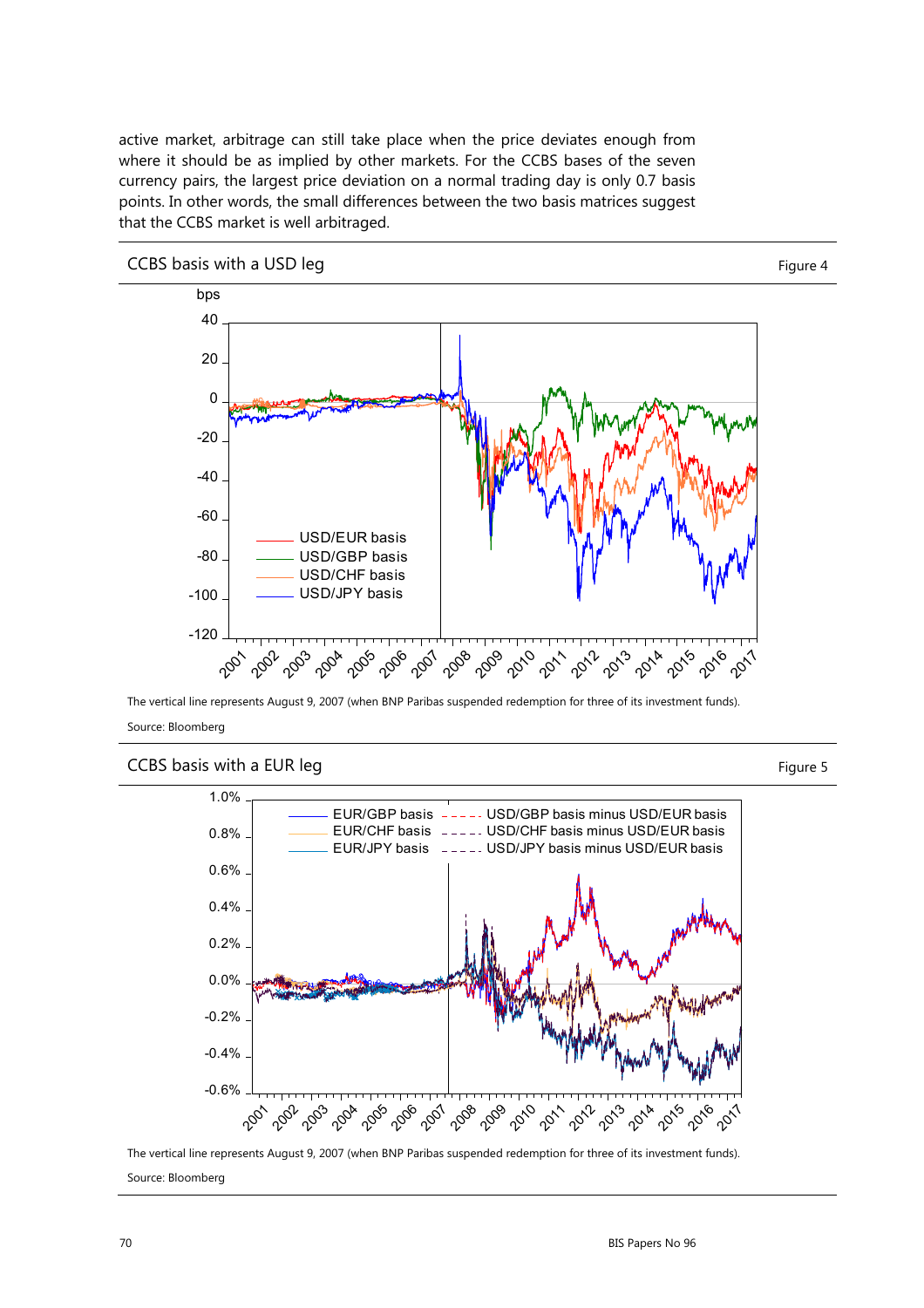However, it is important to differentiate between this triangular arbitrage and the conventional CIP arbitrage under the new bank regulatory regime. In recent literature, there has been an increasing voice arguing that the persistent non-zero bases must be the result of some quantity constraints (Bottazzi et al (2013), Gabaix & Maggiori (2015), Borio et al (2016), Duffie (2016), Du et al (2017)). One such key constraint arises from bank regulatory reforms, in particular in relation to the risk-weighted and nonrisk-weighted capital requirements.<sup>22</sup> For the risk-weighted capital requirement the charge, which to a large extent depends on the Value-at-Risk of the net position of the trade, is much smaller for the triangular arbitrage than for the conventional CIP arbitrage. For the non-risk-weighted capital requirement, while the triangular arbitrage involves only the swap positions, the conventional CIP arbitrage also requires the arbitrageur to go long (short) in one money market and short (long) in the other, which increases the size of the balance sheet by the notional of the trade due to these cash market positions. Hence, higher capital charges under the current regulatory regime possibly underscore why the triangular arbitrage works but the conventional CIP arbitrage does not.

Nonetheless, the fact that the no-arbitrage condition of the basis matrix holds does have two important implications. First, it shows that the CCBS bases are not arbitrarily determined, as it may be the case given all plausible constraints. From a microeconomic point of view, they are fairly priced, reflecting the difference between the counterparty risks of the two money markets in the context of the risk-adjusted CIP, or the limits to arbitrage from the perspectives of those in favour of the constraint story. Second, the well-arbitraged CCBS bases are different across currency pairs, even between those with a USD leg. This seems to suggest that the persistence of bases in CCBS is unlikely to reflect a dollar shortage. At best one may argue that the phenomenon is attributable to a relative dollar shortage, eg, a dollar shortage relative to a euro or yen shortage. The same applies for those who try to link the bases to the role of the dollar as a global funding currency. In this connection, the particular challenge to the notion of the breakdown of CIP as a dollar phenomenon is how one accounts for the different bases across currency pairs, eg, why some are more negative than the others.

#### 3.2 Estimation results

A major objective of this study is to find out how the swap dealer sets the forward premium using the domestic and foreign risk-free and risk-embedded interest rates. However, econometrically, unless the interest rates are exogenous, estimating the models by means of ordinary least squares (OLS) potentially invites the problem of endogeneity which, if exists, can cause the estimators to be biased. In particular, the concern about endogeneity arises from simultaneous causality between the forward premium and the four interest rates, as the forward premium may arguably also affect the interest rates.

While the (spot) exchange rate and the interest rates of the two countries concerned are likely to be co-determined, it is hard to imagine the same applies to the relationship between the forward premium (the difference between the spot and forward exchange rates) and the interest rates. Nonetheless, to address the concern,

 $22$  In their example of a five-year CIP trade using CCBS, Du et al (2017) estimate that capital charges attributable to the risk-weighted capital requirement surge from 0.4% to more than 4% of the notional principal under Basel III, while those due to the non-risk-weighted capital requirement (ie, the leverage ratio) increase by 3%.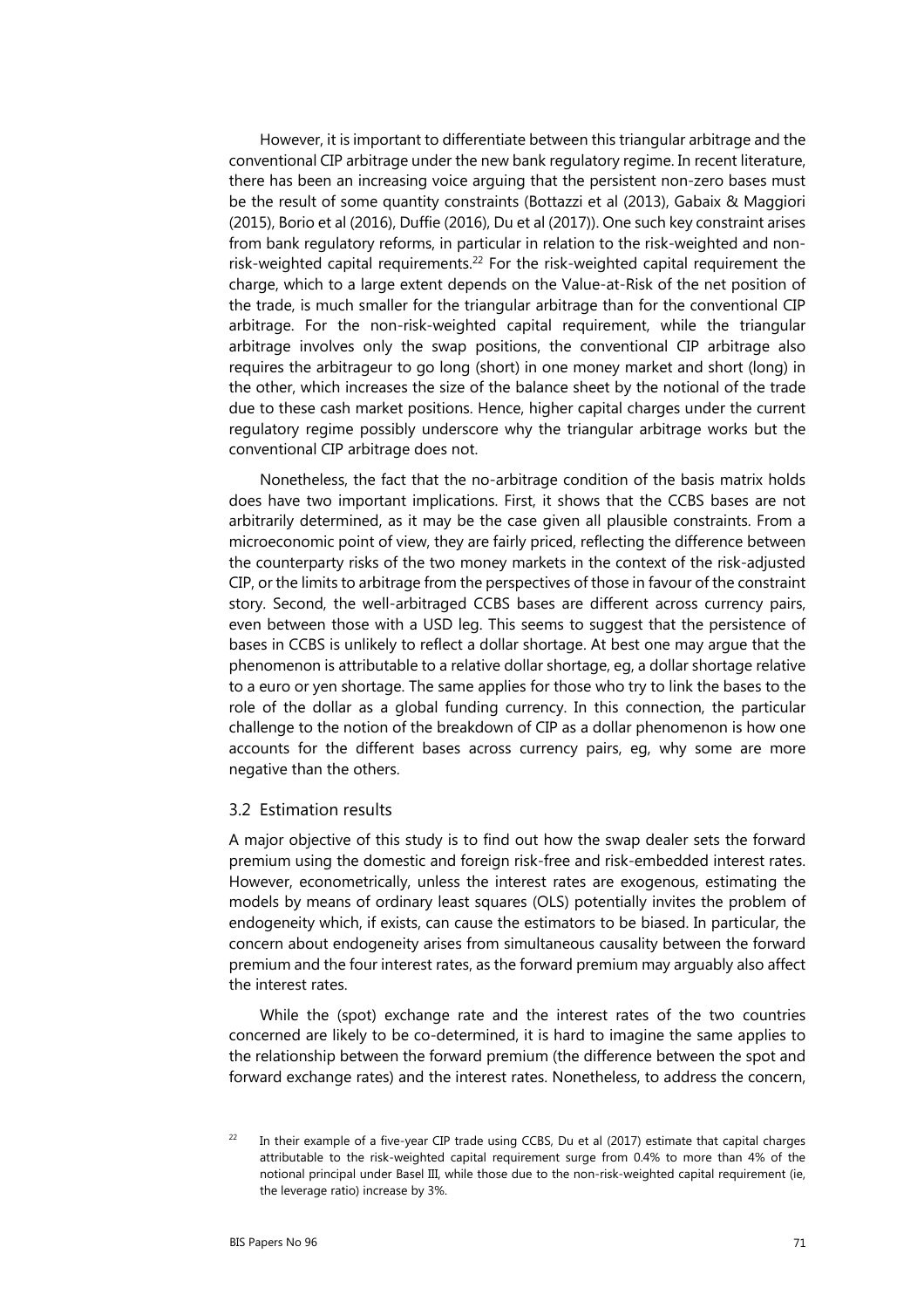we first estimate a model by means of the generalised method of moments (GMM) assuming that endogeneity exists, and then test the validity of this specification. In the GMM model, the endogenous variables are the four interest rates and the exogenous instruments are the one-day to five-day lags of domestic and foreign government bond yields, domestic and foreign bank CDS spreads and the VIX index, all in first difference form. These instruments are hardly affected by the forward premium, but are correlated with the interest rates of the two countries through the risk-free opportunity cost of borrowing, counterparty risk and liquidity risk channels. Based on the GMM estimation, we conduct the Durbin-Wu-Hausman test to examine if the four endogenous variables are exogenous. The results show we cannot reject the null hypothesis that these variables are exogenous at the 10% or higher significance level for the seven currency pairs.<sup>23</sup> This means the estimators in the OLS models are unbiased. Since the OLS estimators are more efficient than those in the GMM, we stick with OLS in our final estimation.

The estimation results are shown in Table  $4.24$  As can be seen from the first rows in the unrestricted and restricted models, the constant  $C_0$  in all regressions are extremely close to zero and statistically insignificant. The estimation results from the unrestricted model support hypotheses 2a and 2b. First, most coefficients are highly significant in the unrestricted models with signs consistent with our expectation. Secondly, all four coefficients ( $C_1$  to  $C_4$ ) in each regression fall between zero and one. Thirdly, the sum of the coefficients of IRS and OIS in the same currency is very close to unity. They are plotted in Figure 6 for ease of inspection. For the four currency pairs with a USD leg, ie, USD/EUR, USD/GBP, USD/CHF and USD/JPY, the sum of the shares of counterparty and liquidity risk premiums for USD is 99.2%, 96.1%, 100.2% and 98.0% respectively. For the three currency pairs with a EUR leg, ie, EUR/GBP, EUR/CHF and EUR/JPY, the sum for EUR is 100.3%, 100.1% and 98.5% respectively. To formally examine the validity of hypotheses 2a and 2b, we further apply Wald tests,  $C_1 + C_3 =$ 1 and  $C_2 + C_4 = 1$ , on each regression separately. As can be seen from Table 5, eight out of the 14 tests show that we cannot reject hypotheses 2a or 2b at the 10% or higher significant levels. For the other six tests, while we can reject the hypothesis, it is worth noting that the rejection is mainly caused by the small size of the standard errors.

It is also interesting to see that the share of counterparty risk premium associated with any currency is relatively stable regardless of which currency is in the other leg. For example, the share of counterparty risk premiums for USD is 17.5%, 18.9% and 16.1% when the other leg is the EUR, CHF and JPY respectively; that for EUR is 76.2%, 79.9%, 71.0% and 76.1% when the other leg is USD, GBP, CHF and JPY respectively. This indicates that, on average, counterparty risk premium accounts for a consistently smaller share in the total risk premium in the USD Libor market when compared to Libor markets of the other currencies, while counterparty risk premium takes up a much larger share in the EUR Libor market. Perhaps, the only exception is GBP, as the share of counterparty risk premium for USD vis-à-vis GBP is 36.8%, which is still small

<sup>23</sup> The Durbin-Wu-Hausman test statistics for each currency pair are listed below. The null hypothesis is that the first differences of domestic and foreign currency IRS and OIS are exogenous.

| <b>Curr pairs</b> |        | USD/EUR USD/GBP USD/CHF USD/JPY EUR/GBP EUR/CHF EUR/CHF |        |        |        |        |        |
|-------------------|--------|---------------------------------------------------------|--------|--------|--------|--------|--------|
| Diff. in J-stat   | 3 9757 | 5.8490                                                  | 2 7510 | 5.8828 | 2.8020 | 2.3178 | 4.5259 |
| Probability       | 0.4093 | 0.2107                                                  | 0.6003 | 0.2081 | 0.5915 | 0.6775 | 0.3395 |

<sup>24</sup> As a robustness check, we conducted the same estimation using winsorised data between 0.5% and 99.5% percentiles. The results are broadly consistent with those using the five-standard-deviation outlier-detection method.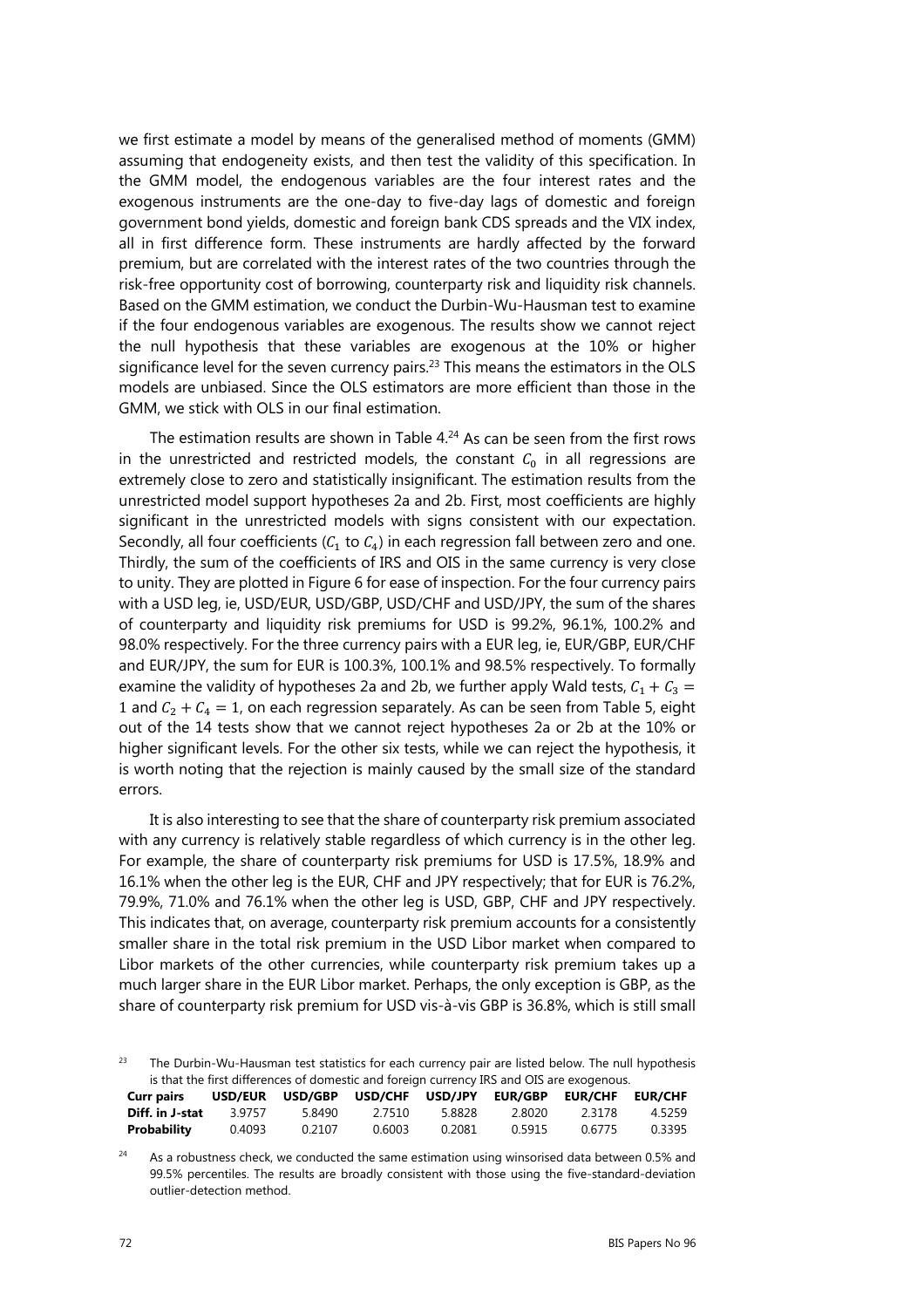but somewhat larger when compared to the other currencies. Hence, overall, the evidence seems to suggest that the share of counterparty risk premium is perceived to be fairly consistent across the non-USD currencies.

| Estimation results of unrestricted and restricted models<br>Table 4 |                    |                          |               |                         |               |                          |               |
|---------------------------------------------------------------------|--------------------|--------------------------|---------------|-------------------------|---------------|--------------------------|---------------|
| Foreign currency                                                    | <b>EUR</b>         | GBP                      | <b>CHF</b>    | <b>JPY</b>              | GBP           | CHF                      | <b>JPY</b>    |
|                                                                     | Unrestricted model |                          |               |                         |               |                          |               |
|                                                                     |                    | USD as domestic currency |               |                         |               | EUR as domestic currency |               |
| Constant                                                            | 0.0000             | 0.0000                   | 0.0000        | 0.0000                  | 0.0000        | 0.0000                   | 0.0000        |
|                                                                     | (0.0000)           | (0.0000)                 | (0.0000)      | (0.0000)                | (0.0000)      | (0.0000)                 | (0.0000)      |
| C1 (FC OIS)                                                         | $0.7616$ ***       | $0.4480$ ***             | $0.1175$ ***  | $0.1882$ ***            | $0.4262$ ***  | $0.0936**$               | $0.2143$ ***  |
|                                                                     | (0.0382)           | (0.0446)                 | (0.0346)      | (0.0643)                | (0.0505)      | (0.0365)                 | (0.0694)      |
| C <sub>2</sub> (DC OIS)                                             | $-0.1747$ ***      | $-0.3682$ ***            | $-0.1893$ *** | $-0.1606$ ***           | $-0.7986$ *** | $-0.7096$ ***            | $-0.7609$ *** |
|                                                                     | (0.0333)           | (0.0386)                 | (0.0556)      | (0.0495)                | (0.0486)      | (0.0723)                 | (0.0629)      |
| C <sub>3</sub> (FC IRS)                                             | $0.2246$ ***       | 0.4979 ***               | 0.7899 ***    | $0.7243$ ***            | $0.5343$ ***  | $0.7506$ ***             | $0.6860$ ***  |
|                                                                     | (0.0368)           | (0.0445)                 | (0.0453)      | (0.0703)                | (0.0514)      | (0.0483)                 | (0.0742)      |
| C4 (DC IRS)                                                         | $-0.8176$ ***      | $-0.5927$ ***            | $-0.8128$ *** | $-0.8196$ ***           | $-0.2042$ *** | $-0.2913$ ***            | $-0.2239$ *** |
|                                                                     | (0.0329)           | (0.0376)                 | (0.0548)      | (0.0495)                | (0.0468)      | (0.0699)                 | (0.0616)      |
| R-squared                                                           | 0.7986             | 0.7104                   | 0.6278        | 0.6873                  | 0.6398        | 0.3742                   | 0.5183        |
| Adjusted R-squared                                                  | 0.7982             | 0.7098                   | 0.6270        | 0.6866                  | 0.6390        | 0.3729                   | 0.5173        |
| <b>DW Statistics</b>                                                | 2.3565             | 2.7895                   | 2.5773        | 2.5067                  | 2.5514        | 2.6928                   | 2.6482        |
| Log Likelihood                                                      | 14317              | 13587                    | 12275         | 13400                   | 13477         | 12328                    | 13460         |
|                                                                     |                    |                          |               | <u>Restricted model</u> |               |                          |               |
|                                                                     |                    | USD as domestic currency |               |                         |               | EUR as domestic currency |               |
| Constant                                                            | 0.0000             | 0.0000                   | 0.0000        | 0.0000                  | 0.0000        | 0.0000                   | 0.0000        |
|                                                                     | (0.0000)           | (0.0000)                 | (0.0000)      | (0.0000)                | (0.0000)      | (0.0000)                 | (0.0000)      |
| C1                                                                  | $0.7717$ ***       | $0.4763$ ***             | $0.1295$ ***  | $0.2129$ ***            | $0.4425$ ***  | $0.1175$ ***             | $0.2499$ ***  |
|                                                                     | (0.0365)           | (0.0440)                 | (0.0345)      | (0.0607)                | (0.0503)      | (0.0364)                 | (0.0655)      |
| C <sub>2</sub>                                                      | $-0.1796$ ***      | $-0.3998$ ***            | $-0.1997$ *** | $-0.1703$ ***           | $-0.7993$ *** | $-0.7238$ ***            | $-0.7738$ *** |
|                                                                     | (0.0326)           | (0.0373)                 | (0.0544)      | (0.0490)                | (0.0465)      | (0.0698)                 | (0.0612)      |
| R-squared                                                           | 0.7985             | 0.7086                   | 0.6254        | 0.6868                  | 0.6377        | 0.3643                   | 0.5175        |
| Adjusted R-squared                                                  | 0.7983             | 0.7083                   | 0.6250        | 0.6864                  | 0.6374        | 0.3636                   | 0.5170        |
| <b>DW Statistics</b>                                                | 2.3618             | 2.8025                   | 2.5797        | 2.5117                  | 2.5587        | 2.6781                   | 2.6547        |
| Log Likelihood                                                      | 14317              | 13581                    | 12269         | 13398                   | 13471         | 12313                    | 13458         |

1. This table reports the coefficients estimated from the unrestricted and restricted models. Standard errors are included in parentheses. 2. The equations are estimated at daily frequency over the sample period from September 22, 2009, to June 30, 2017, subject to data availability.

3. \*, \*\* and \*\*\* denote statistical significance at the 10%, 5% and 1% levels.

### Wald test results of unrestricted models Table 5

| Foreign currency   | <b>EUR</b>               | GBP       | <b>CHF</b> | JPY       | GBP       | <b>CHF</b>               | JPY       |
|--------------------|--------------------------|-----------|------------|-----------|-----------|--------------------------|-----------|
|                    | Domestic currency is USD |           |            |           |           | Domestic currency is EUR |           |
| $C1 + C3 = 1$ (FC) |                          | $***$     | $***$      |           | $***$     | $***$                    | $\star$   |
| t-statistic        | $-0.9015$                | $-3.4070$ | $-2.8285$  | $-1.6158$ | $-2.3411$ | $-4.1489$                | $-1.8361$ |
| F-statistic        | 0.8126                   | 11.6076   | 8.0005     | 2.6107    | 5.4808    | 17.2132                  | 3.3711    |
| p-value            | 0.3675                   | 0.0007    | 0.0047     | 0.1063    | 0.0193    | 0.0000                   | 0.0665    |
| $C2 + C4 = 1 (DC)$ |                          | $***$     |            |           |           |                          |           |
| t-statistic        | $-0.6708$                | $-2.6604$ | 0.1149     | $-1.3169$ | 0.1343    | 0.0307                   | $-0.7126$ |
| F-statistic        | 0.4499                   | 7.0778    | 0.0132     | 1.7343    | 0.0180    | 0.0009                   | 0.5078    |
| p-value            | 0.5025                   | 0.0079    | 0.9086     | 0.1880    | 0.8932    | 0.9755                   | 0.4762    |

1. This table reports the Wald test t-statistics, F-statistics and p-values of the unrestricted models. For foreign currency and domestic currency, we separately test whether the sum of the coefficients of IRS and OIS is equal to one.

2. \*, \*\* and \*\*\* denote statistical significance at 10%, 5% and 1% levels.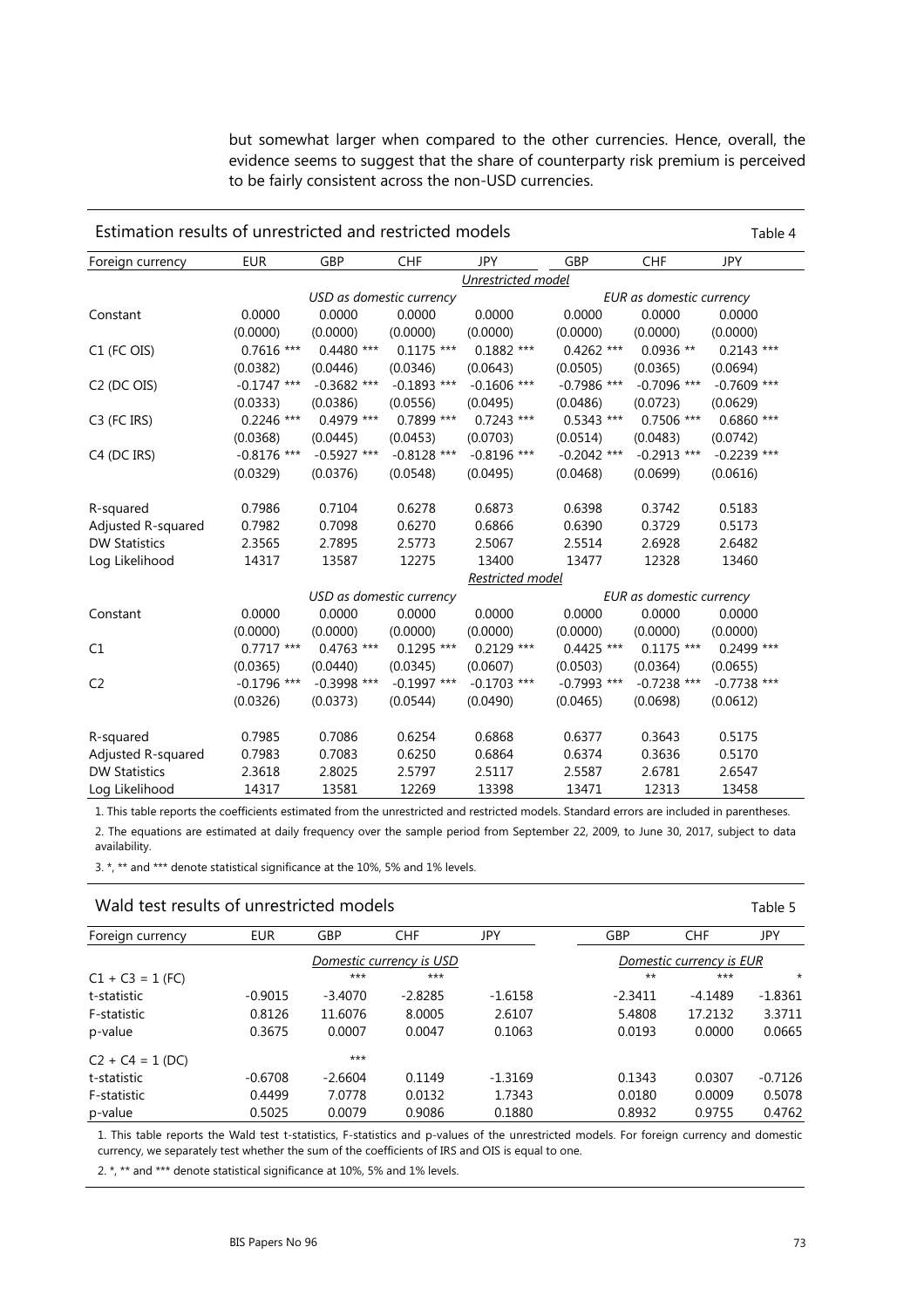

In light of the above results, we estimate the restricted model to improve the precision of the estimates. As can be seen, the results are consistent with those of the unrestricted one, where the coefficient representing the share of counterparty risk premium falls strictly between zero and one, and remains broadly consistent across currency pairs. The average shares of counterparty risk premiums for USD and EUR in the restricted model are 23.7% and 76.7% respectively, which are close to their unrestricted counterparts of 22.3% and 75.8%. In both restricted and unrestricted models, the fitness of regression is surprisingly good, considering that the variables are in the form of first differences. Adjusted R-squared, for both restricted and unrestricted estimations, lies between 0.62 and 0.80 for most regressions except for EUR/CHF (0.36) and EUR/JPY (0.52). Since the adjusted R-squared reduces only marginally, the restrictions are reasonable and sound.

However, an important caveat to the estimates of the shares of these risk premiums is how well the Libor-OIS spread can represent the risks involved for CCBS pricing or, in other words, how applicable Libors are for CCBS participants to borrow on an unsecured basis. Admittedly, the Libor-OIS spread is not a perfect measure of the risks for the CCBS market. First, the Libor scandal is well known and therefore its reliability as a measure of the cost of funding accessible by banks in general seems questionable (Hou & Skeie (2014)). Second, there is a considerable difference in the composition between the Libor and CCBS markets. The Libor market mainly consists of banks, while the CCBS market comprises of a wide range of financial and nonfinancial institutions, including banks, insurers, investment managers, hedge funds and large corporations. It is clear, therefore, that most of the CCBS market participants are unable to access funds at Libors on an uncollateralised basis. As a result, the risks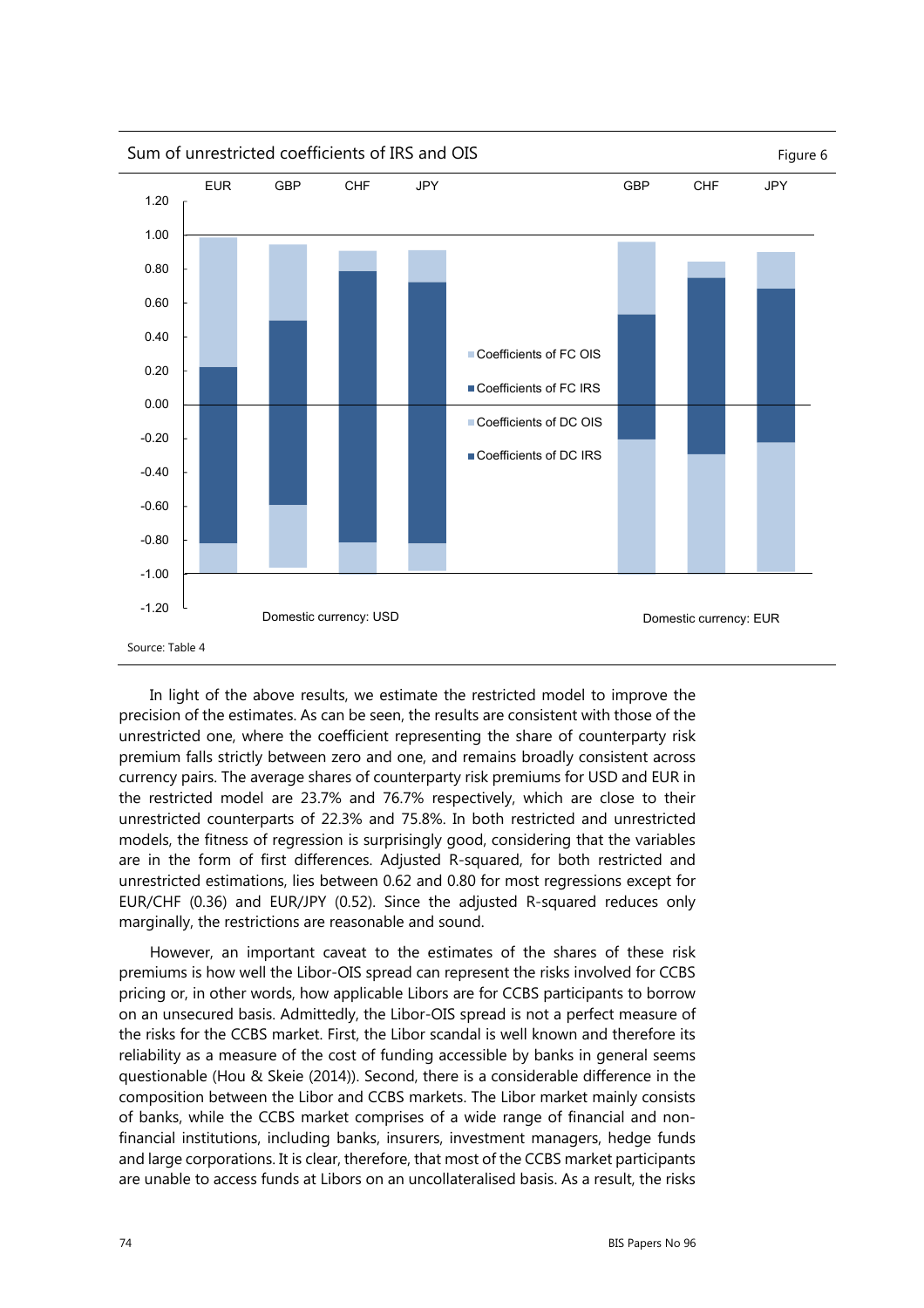are likely to be underestimated. Nonetheless, the spread is still arguably the best available measure that can serve as a reasonably good approximation of the risks for our estimation, especially since first difference data are employed.

### 4. Conclusions

The breakdown of CIP is more of a myth in the sense that the returns on investing in different currencies are no longer the same even after exchange rate risk is covered. True, exchange-rate-risk-covered returns, taken at face value, are no longer the same because the uncovered returns, as commonly represented by Libors in testing CIP, consist of considerable counterparty and liquidity risk premiums in today's money market. Hence, CIP breaks down as Libors, which are interest rates for unsecured borrowing/lending, are no longer fit for use in pricing CCBS, which are secured transactions. Therefore, the uncovered returns must be adjusted for the counterparty risks involved in the transaction. This is precisely what the swap dealer is trying to do in the CCBS market.

In short, therefore, the CCBS basis is no mystery. It merely reflects the price adjustment the swap dealer has to undertake in order to make the transaction fair to both sides. This adjustment is absolutely necessary due to one important fact: the counterparty risk in the domestic currency money market differs from that in the foreign currency money market. Therefore, the invalidity or inobservance of CIP as manifested by the non-equivalence between the Libors of two currencies does not mean that the market has failed. Quite the contrary, the change in the behaviour of market participants reflects that the market has functioned particularly well as it prices in the associated risks in CCBS transactions. Expecting CCBS bases to be zero in today's financial markets is failing to recognise that market participants, in pricing or trading a financial product, must consider the risks that are factored into the prices of its reference financial products instead of taking them at face value. CIP asks the swap dealer to take money market rates at face value. Obviously he would not be obliged to do so.

In this paper, we have argued that the swap dealer behaves as if he seeks to remove the counterparty risk premium in the money market rates when pricing the CCBS. Given that the CCBS basis is the same as the CIP deviation, we have estimated the forward premium using the domestic and foreign OIS rates and IRS rates for seven currency pairs using the risk-adjusted CIP model. The empirical results support our thesis that the forward premium is largely determined by the difference between the weighted averages of OIS and IRS rates for both the domestic and foreign currencies as predicted by the model. Because the swap market, as we argue, functions effectively as a device to separate counterparty risk and liquidity risk, the model also allows us to estimate the shares of the two risk premiums that make up the Libor-OIS spread. Generally speaking, liquidity risk premium, on average, accounts for a much greater proportion relative to counterparty risk premium for USD, while the reverse is true for the other currencies. Hence, the USD lender (*cum* foreign currency borrower) tends to receive a greater discount from the foreign currency loan, causing the CCBS bases to be negative.

We have also shown that the so-called market anomaly exists not only in the CCBS with a dollar leg but also in those without one. This finding poses a challenge to the economists who argue that CIP deviation or CCBS basis is attributable to a global shortage of US dollars or reflects the role of the US dollar as a global funding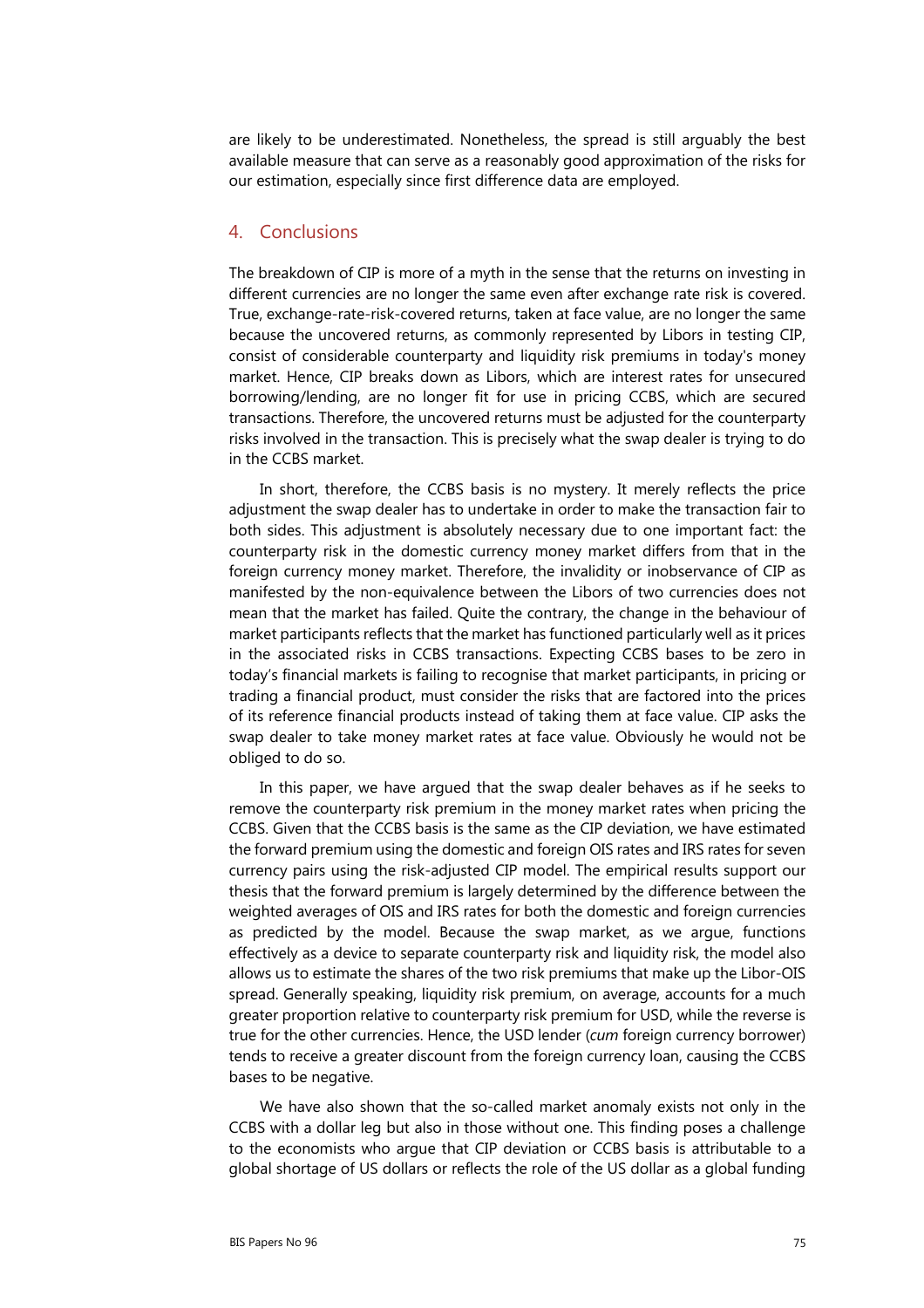currency, for if it were purely a dollar phenomenon there is no reason why the CCBS bases vis-à-vis USD are considerably different from each other or why cross CCBS bases (ie, those CCBS without a dollar leg) are non-zero. We have further demonstrated how to arbitrage in the CCBS market. Interestingly, we have found that the CCBS bases satisfy a no-arbitrage condition, which means they are not arbitrarily determined but rigorously priced.

## References

Acharya, V and D Skeie (2011): "A model of liquidity hoarding and term premia in inter-bank markets", *Journal of Monetary Economics*, vol 58, no 5, pp 436–47.

Avdjiev, S, W Du, C Koch and H S Shin (2017): "The dollar, bank leverage and the deviation from covered interest parity", *BIS Working Paper*, no 592, July.

Baba, N and F Packer (2009): "Interpreting deviations from covered interest parity during the financial market turmoil of 2007–08", *Journal of Banking and Finance*, vol 33, no 11, pp 1953–962.

Bank for International Settlements (2014): *Global foreign exchange market turnover in 2013*, BIS Triennial Central Bank Survey, February.

——— (2016): *Global foreign exchange market turnover in 2016*, BIS Triennial Central Bank Survey, September.

Bianchetti, M (2010): "Two curves, one price", *Risk*, vol 23, no 8, p 66.

Borio, C, R McCauley, P McGuire and V Sushko (2016): "Covered interest parity lost: understanding the cross-currency basis", *BIS Quarterly Review,* September.

Bottazzi, J, J Luque, M Pascoa and S Sundaresan (2013): "Dollar shortage, central bank actions, and the cross currency basis", paper presented at the 2013 European Meeting of the Econometric Society.

Brownlees, C and G Gallo (2006): "Financial econometric analysis at ultra-high frequency: data handling concerns", *Computational Statistics and Data Analysis*, vol 51, no 4, pp 2232–45.

Brunnermeier, M and L Pedersen (2009): "Market liquidity and funding liquidity", *Review of Financial Studies*, vol 22, no 6, pp 2201–38.

Charles, A and O Darné (2005): "Outliers and GARCH models in financial data", *Economics Letters*, vol 86, no 3, pp 347–52.

Chen, C and L Liu (1993): "Joint estimation of model parameters and outlier effects in time series", *Journal of the American Statistical Association*, vol 88, no 421, pp 284–97.

Coffey, N, W Hrung and A Sarkar (2009): "Capital constraints, counterparty risk, and deviations from covered interest rate parity", *Federal Reserve Bank of New York Staff Report*, no 393, September.

Du, W, A Tepper and A Verdelhan (2017): "Deviations from covered interest rate parity", *Journal of Finance*, forthcoming.

Duffie, D (2016): "Why are big banks offering less liquidity to bond markets?", *Forbes*, March.

Fong, W, G Valente and J Fung (2010): "Covered interest arbitrage profits: the role of liquidity and credit risk", *Journal of Banking and Finance*, vol 34, no 5, pp 1098–107.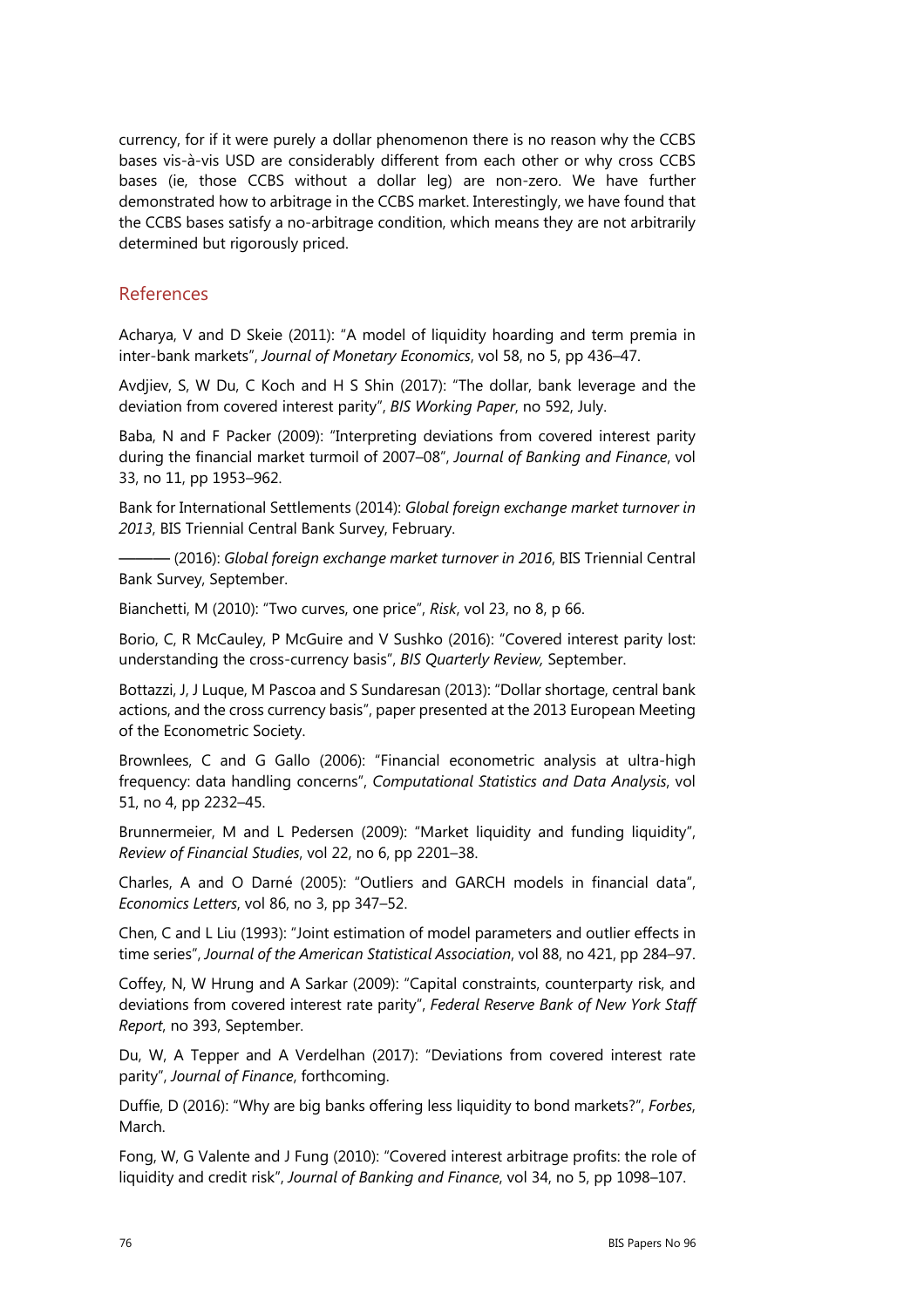Fukuda, S (2016): "Strong sterling pound and weak European currencies in the crises: evidence from covered interest parity of secured rates", *Journal of the Japanese and International Economies*, vol 42, pp 109–22.

Gabaix, X and M Maggiori (2015): "International liquidity and exchange rate dynamics", *The Quarterly Journal of Economics*, vol 130, no 3, pp 1369–420.

Garleanu, N and L Pedersen (2011): "Margin-based asset pricing and deviations from the law of one price", *Review of Financial Studies*, vol 24, no 6, pp 1980–2022.

Gefang, D, G Koop and S Potter (2011): "Understanding liquidity and credit risks in the financial crisis", *Journal of Empirical Finance*, vol 18, no 5, pp 903–14.

Genberg, H, C Hui, A Wong and T Chung (2009): "The link between FX swaps and currency strength during the credit crisis of 2007-2008", *Hong Kong Monetary Authority Research Notes*, no 01/2009, February.

Grbac, Z, A Papapantoleon, J Schoenmakers and D Skovmand (2015): "Affine LIBOR models with multiple curves: theory, examples and calibration", *SIAM Journal on Financial Mathematics*, vol 6, no 1, pp 984–1025.

Hou, D and D Skeie (2014): "Libor: origins, economics, crisis, scandal, and reform", *Federal Reserve Bank of New York Staff Report*, no 667, March.

Hui, C, H Genberg and T Chung (2011): "Funding liquidity risk and deviations from interest-rate parity during the financial crisis of 2007–2009", *International Journal of Finance and Economics*, vol 16, no 4, pp 307–23.

Ivashina, V, D Scharfstein and J Stein (2015): "Dollar funding and the lending behavior of global banks", *Quarterly Journal of Economics*, vol 130, no 3, pp 1241–81.

McAndrews, J, A Sarkar and Z Wang (2017): "The effect of the term auction facility on the London interbank offered rate", *Journal of Banking and Finance*, vol 83, pp 135–52.

Mercurio, F (2010): "Libor market models with stochastic basis", *Bloomberg Education and Quantitative Research Paper,* no 2010-05-FRONTIERS.

Michaud, F and C Upper (2008): "What drives interbank rates? Evidence from the Libor panel", *International Banking and Financial Market Developments*, vol 3, p 47.

Parker, F (1965): "Matrices in the market place", *Mathematics Magazine*, vol 38, no 3, pp 125–28.

Rime, D, A Schrimpf and O Syrstad (2017): "Segmented money markets and covered interest parity arbitrage", *BIS Working Paper*, no 651, July.

Sarkar, A (2009): "Liquidity risk, credit risk, and the Federal Reserve's responses to the crisis", *Financial Markets and Portfolio Management*, vol 23, no 4, pp 335–48.

Shin, H S (2016): "Global liquidity and procyclicality", presentation at the World Bank Conference on the State of Economics, the State of the World. Washington DC, 8 June.

Sushko, V, C Borio, R McCauley and P McGuire (2017): "The failure of covered interest parity: FX hedging demand and costly balance sheets", *BIS Working Papers*, no 590, August.

Tuckman, B and P Porfirio (2003): "Interest rate parity, money market basis swaps, and cross-currency basis swaps", *Fixed Income Liquid Markets Research*, Lehman Brothers.